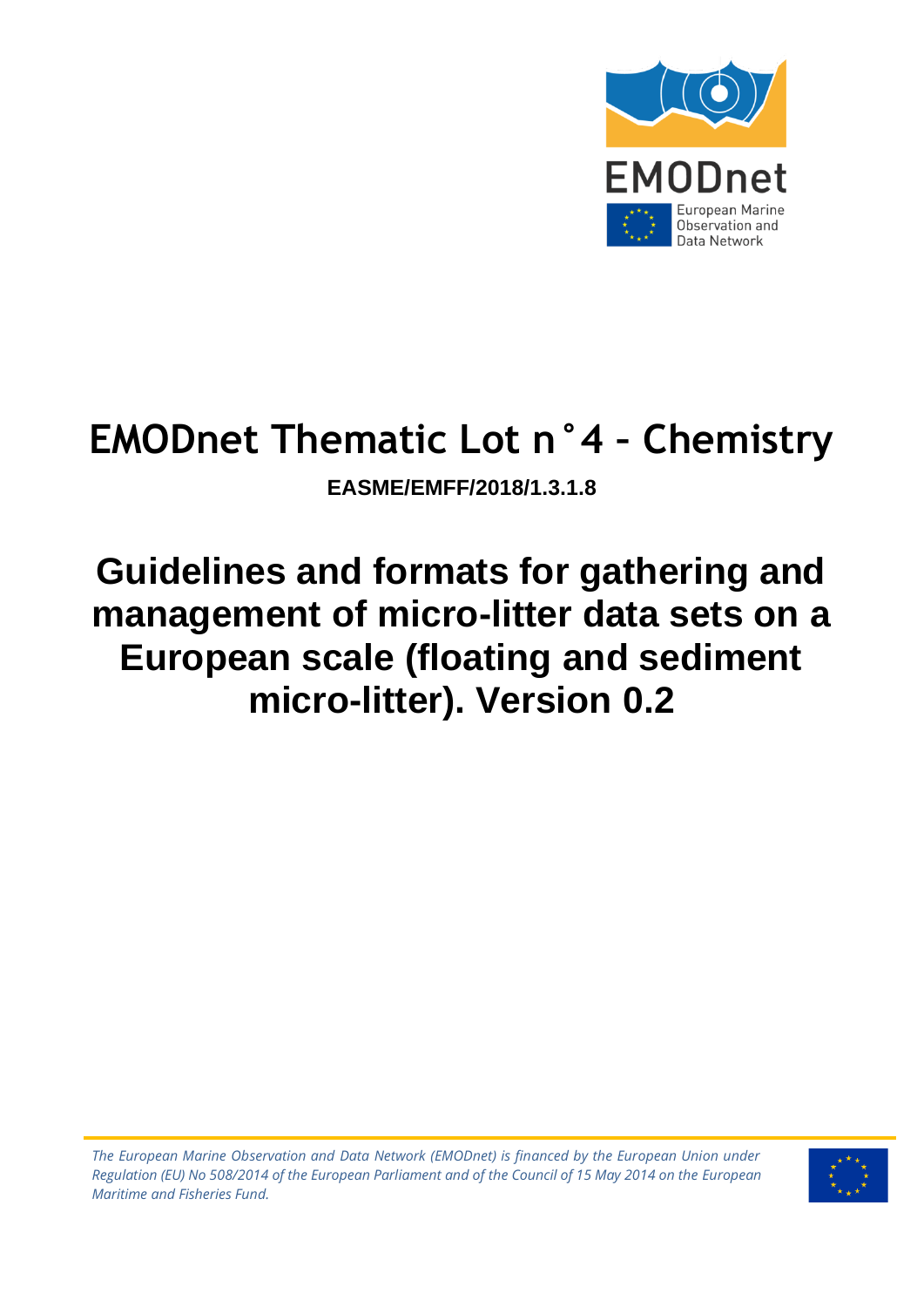

*Guidelines and formats for gathering and management of micro-litter data sets on a European scale (floating and sediment micro-litter)*

# **Contents**

### **Disclaimer**

The information and views set out in this report are those of the author(s) and do not necessarily reflect the official opinion of the EASME or of the European Commission. Neither the EASME, nor the European Commission, guarantee the accuracy of the data included in this study. Neither the EASME, the European Commission nor any person acting on the EASME's or on the European Commission's behalf may be held responsible for the use which may be made of the information.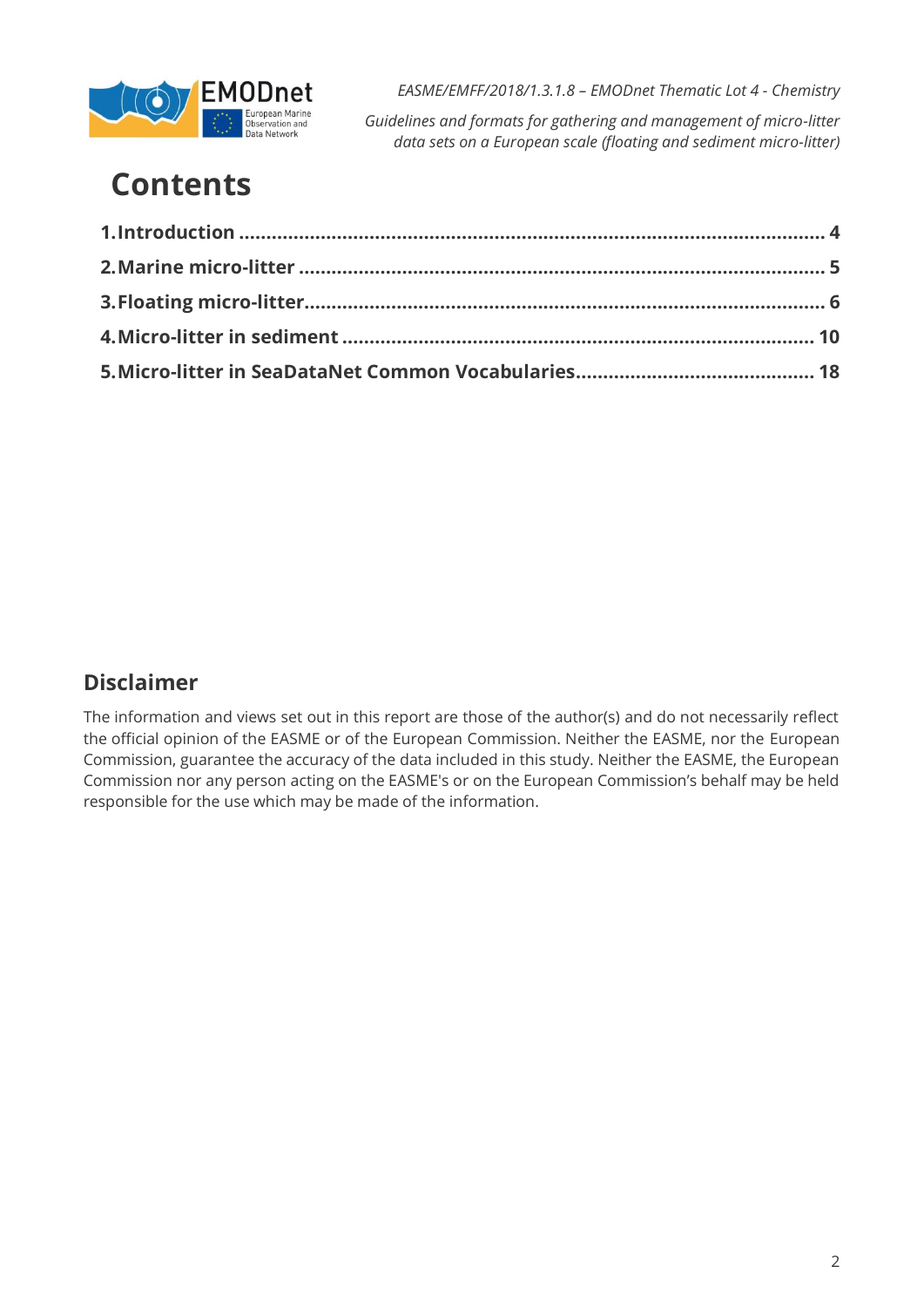

*Guidelines and formats for gathering and management of micro-litter data sets on a European scale (floating and sediment micro-litter)*

### **History**

| <b>Authors</b>                                                                                                                                             | <b>Date</b> | <b>Comments</b>                                                               | <b>Version</b> |
|------------------------------------------------------------------------------------------------------------------------------------------------------------|-------------|-------------------------------------------------------------------------------|----------------|
| M.E. Molina Jack, M. Vinci, F.<br>Galgani, A. Giorgetti, G. Moncoiffe,<br>M. Fichaut, R. Schlitzer, G. Hanke,<br>D. Schaap, E. Partescano, M. Le<br>Moigne | 26/04/2021  | Creation                                                                      | $\overline{0}$ |
| M.E Molina Jack, M. Fichaut                                                                                                                                | 29/06/2021  | Correction of typos                                                           | 0.1            |
| M.E Molina Jack, E. Partescano, M.<br>Vinci, A. Giorgetti                                                                                                  | 08/07/2021  | Addition EDMED codes; information<br>regarding vocabularies and<br>parameters | 0.2            |
|                                                                                                                                                            |             |                                                                               |                |
|                                                                                                                                                            |             |                                                                               |                |
|                                                                                                                                                            |             |                                                                               |                |
|                                                                                                                                                            |             |                                                                               |                |

When available, previous versions of the guidelines can be found in Ocean Best Practices repository at: <https://search.oceanbestpractices.org/search?q=EMODnet,%2BChemistry,%2Bmicro-litter&fields=all>

#### **Acknowledgements:**

We acknowledge the fundamental contribution of EMODnet Chemistry Steering Committee and Technical Working Group, MSFD Technical Subgroup on Marine Litter, Regional Sea Conventions (OSPAR, HELCOM, UNEP/MAP Barcelona Convention, BSCS Black Sea Commission), ICES, ARPA FVG, CEFAS.

How to cite this document:

M. Vinci, A. Giorgetti, F. Galgani, G. Moncoiffe, M. Fichaut, M.E. Molina Jack, R. Schlitzer, G. Hanke, D. Schaap, E. Partescano, M. Le Moigne, 2021, Guidelines and formats for gathering and management of micro-litter data sets on a European scale (floating and sediment micro-litter). Version 0.2, 08/07/2021, 27 pp., DOI: <https://doi.org/10.6092/d3e239ec-f790-4ee4-9bb4-c32ef39b426d>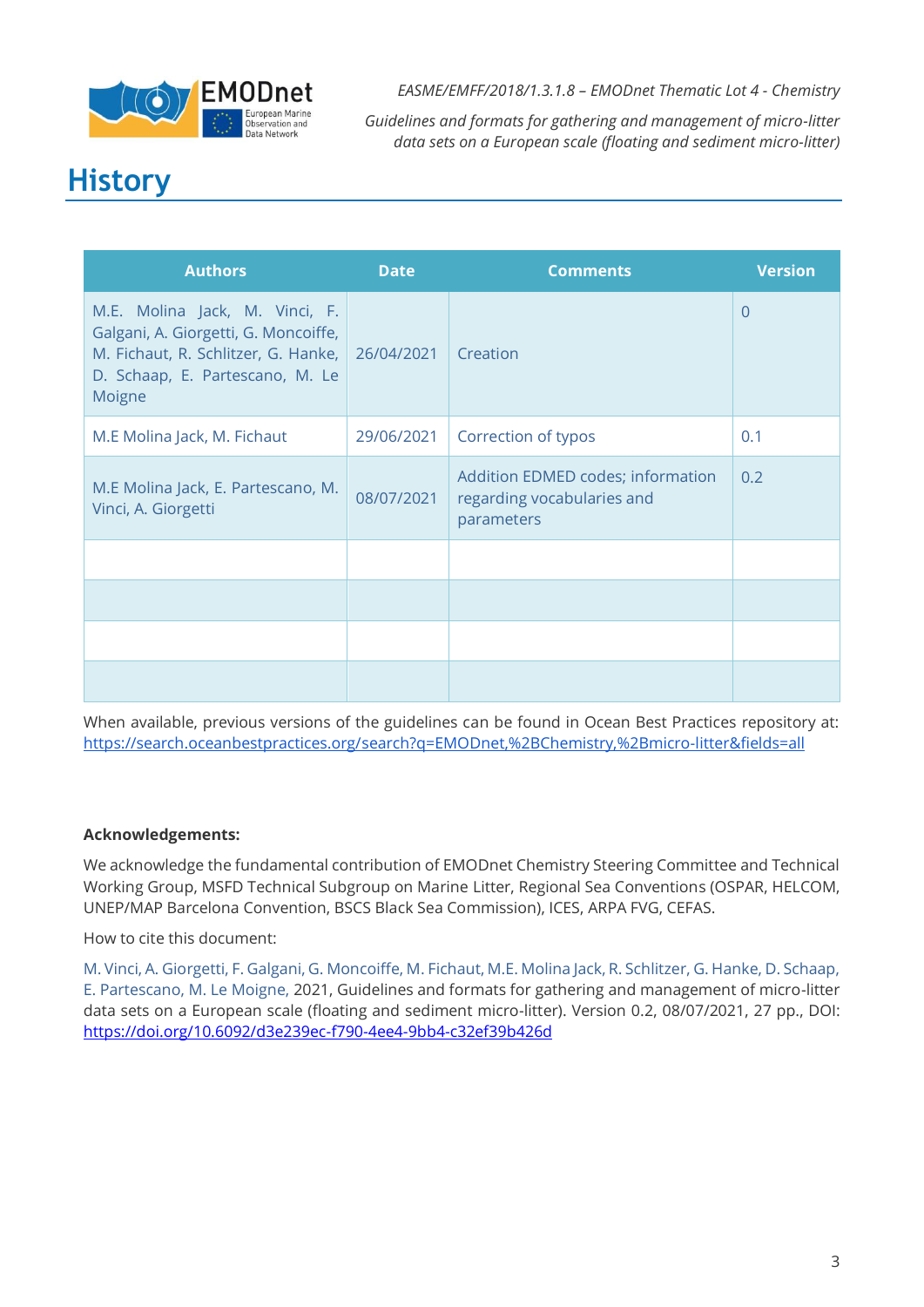

*Guidelines and formats for gathering and management of micro-litter data sets on a European scale (floating and sediment micro-litter)*

## <span id="page-3-0"></span>**1. Introduction**

Since its third phase (dated 2016), EMODnet Chemistry's scope has been expanded with gathering data and developing access to data and data products for marine litter, including macro-objects as well as microparticles.

The descriptor 10 of the MSFD (European Commission 2017, 2008; Galgani et al, 2013) considers micro-litter as one of the elements in Criteria D10C2 "The composition, amount and spatial distribution of micro-litter on the coastline, in the surface layer of the water column, and in the seabed sediment, are at levels that do not cause harm to the coastal and marine environment". In the same line, RSCs have included micro-litter as a criterion of marine environmental status.

The principle of EMODnet Chemistry to face new litter topics is to analyze in detail the best practices already developed by consolidated communities, and then propose a format able to handle all the available information with a focus on the European and global perspective. For micro-litter, there are not yet coordinated efforts at regional or European scale. Considering this situation EMODnet Chemistry proposes to adopt the data gathering and data management approach as generally applied for marine data, i.e., populating metadata and data in the CDI Data Discovery and Access service using dedicated SeaDataNet data transport formats.

This document gives background information about micro-litter and in particular it provides description and examples of metadata and data formats for gathering and managing data sets of micro-litter collected on the sea surface and on the sediments on a European scale. It updates and extends the previous Proposal for gathering and managing data sets on marine micro-litter on a European scale (Galgani et al., 2019) only related to floating particles.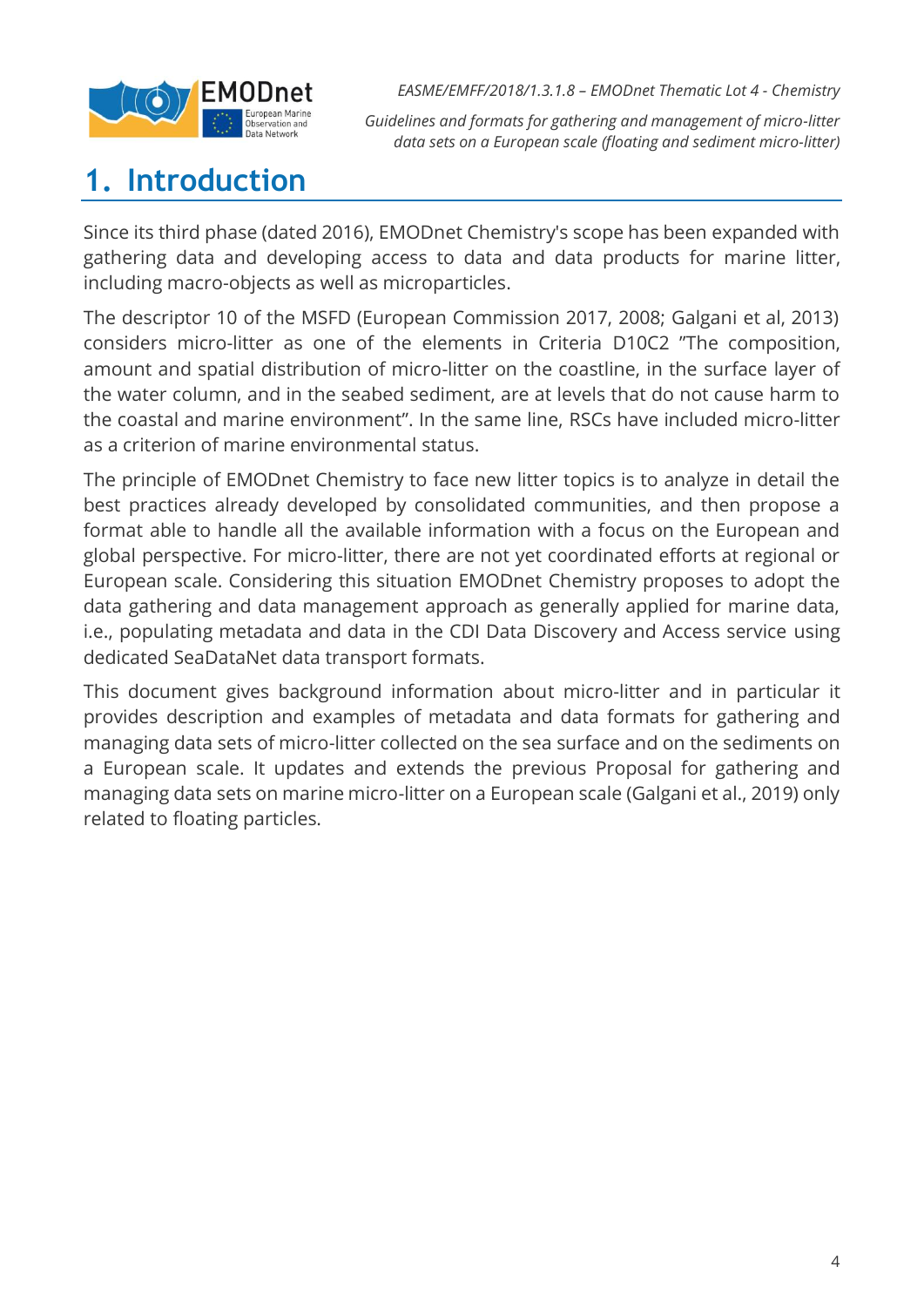

*Guidelines and formats for gathering and management of micro-litter data sets on a European scale (floating and sediment micro-litter)*

### <span id="page-4-0"></span>**2. Marine micro-litter**

In order to establish micro-litter concentration baselines, properties and potential impacts on the environment, data and information on the amount, distribution and composition of micro particles in the marine environment are needed. Micro plastic is likely to be the most significant part of this. Micro particles of a range of common material types including glass, metal, plastic and paper litter are undoubtedly present in the environment but relative proportions of material types will be influenced by the physical conditions of the habitat sampled. For example, metal and glass micro-litter is not likely to be found at the sea surface.

When first described the term micro plastic was used to refer to truly microscopic particles in the region of 20 μm (micrometres 1 µm = 1 × 10−6 m) diameter (Thompson et al. 2004). Afterwards, the definition has been broadened to include all particles < 5 mm (Arthur et al. 2009). (Guidance on Monitoring of Marine Litter in European Seas, Galgani et al, 2013).

The MSFD Technical Sub-group on Marine Litter provided a summary table to describe the elements used to manage the micro-litter information, in the Guidance on Monitoring of Marine Litter in European Seas (2013).

|              |                                                     | <b>CATEGORIES FOR MICROPARTICLES</b> |                              |  |
|--------------|-----------------------------------------------------|--------------------------------------|------------------------------|--|
|              |                                                     | <b>Material</b>                      | <b>Description</b>           |  |
| <b>Size</b>  | Record size of each item. Minimum                   | <b>Plastic</b>                       | Plastic fragments rounded    |  |
|              | resolution is to allocate in to bin sizes of 100    |                                      | Plastic fragments subrounded |  |
|              | $\mu$ m                                             |                                      | Plastic fragments subangular |  |
| <b>Type</b>  | Plastic fragments, pellets, filaments, plastic      |                                      | Plastic fragments angular    |  |
|              | films, foamed plastic, granules, and                |                                      | cylindrical pellets          |  |
|              | styrofoam                                           |                                      | disks pellets                |  |
| <b>Shape</b> | For pellets: cylindrical, disks, flat, ovoid,       |                                      | flat pellets                 |  |
|              | spheruloids;<br>For fragments: rounded, subrounded, |                                      | ovoid pellets                |  |
|              | subangular, angular;                                |                                      | spheruloids pellets          |  |
|              | For general- irregular, elongated, degraded,        |                                      | filaments                    |  |
|              | rough, and broken edges                             |                                      | plastic films                |  |
| Colour       | Transparent, crystalline, white, clear-white-       |                                      | foamed plastic               |  |
|              | cream, red, orange, blue, opaque, black, grey,      |                                      | granules                     |  |
|              | brown, green, pink, tan, yellow                     |                                      | styrofoam                    |  |
|              |                                                     | <b>Other</b>                         | Other (glass, metal, tar)    |  |

Figure 1: Categories to describe microplastics appearance (extracted from Guidance on Monitoring of Marine Litter in European Seas, MSFD Technical Subgroup on Marine Litter, 2013)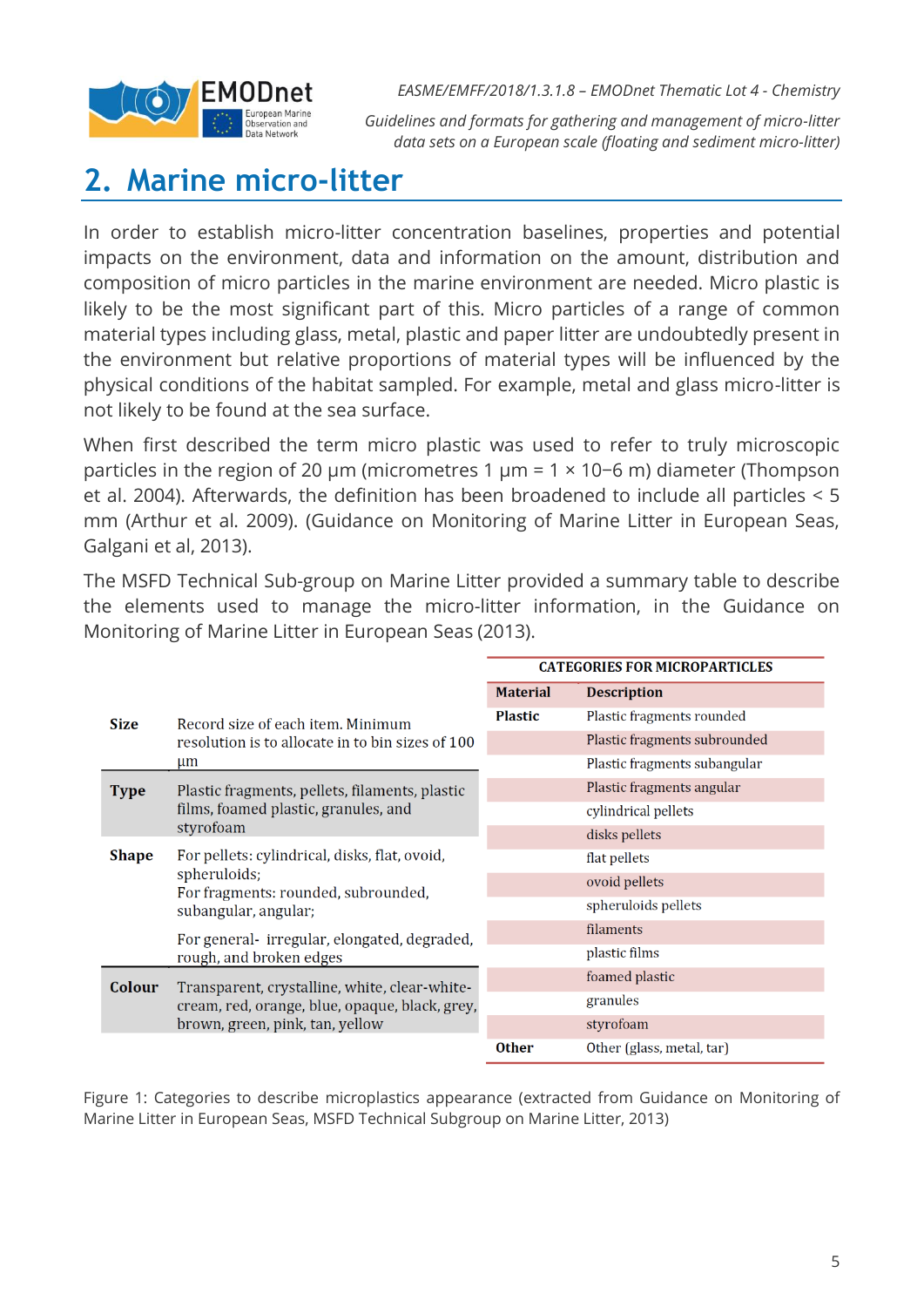

*Guidelines and formats for gathering and management of micro-litter data sets on a European scale (floating and sediment micro-litter)*

## <span id="page-5-0"></span>**3. Floating micro-litter**

### **EMODnet Chemistry data management proposal for floating micro-litter**

Based upon a series of examples provided by IFREMER, CEFAS and the Italian Regional Environmental Agency, an exercise of analysis and potential mapping of micro-litter information to SeaDataNet CDI (Common Data Index) metadata format and to SeaDataNet ODV (Ocean Data View) data format was done during the previous EMODnet Chemistry phase (2016-2019). The MSFD Technical Subgroup on Marine Litter (TSG ML) reviewed the proposal and provided feedback for refinement that was followed to update the present document.

As a result of the initial analysis, EMODnet Chemistry concluded that it is possible to handle the floating micro-litter observation data sets with the SeaDataNet CDI/ODV formats. This implies that EMODnet Chemistry and additional SeaDataNet data providers are requested to gather and populate their already available micro-litter data in the CDI Data Discovery and Access service, this way building a European collection of metadata and data sets.

The SeaDataNet CDI metadata format provides an ISO19115 – ISO19139 based index (metadatabase) to individual data sets (such as samples, timeseries, profiles, trajectories, etc), using the SeaDataNet (NERC Vocabulary Server) Common Vocabularies and the EDMO (European Directory of Marine Organisations) and EDMED (European Directory of Marine Environmental Datasets) directories. The SeaDataNet CDI format is INSPIRE compliant.

In order to clearly identify the group of floating micro-litter datasets to be used for **MSFD assessment purposes**, a specific **EDMED** code has been created:

### **MSFD Microlitter Monitoring in water bodies: [https://edmed.seadatanet.org/report/7123/.](https://edmed.seadatanet.org/report/7123/)**

**Data centers** must include, in the field EDMED reference of the CDI, the information regarding this EDMED when they prepare datasets that will be considered for MSFD evaluation purposes.

The SeaDataNet ODV format is an ASCII format to handle profile, time series and trajectory data. The file is built with the following elements:

- Metadata columns
- Primary variable data columns (one column for the value plus one for the qualifying flag)
- Data columns two columns per variable (value and flag)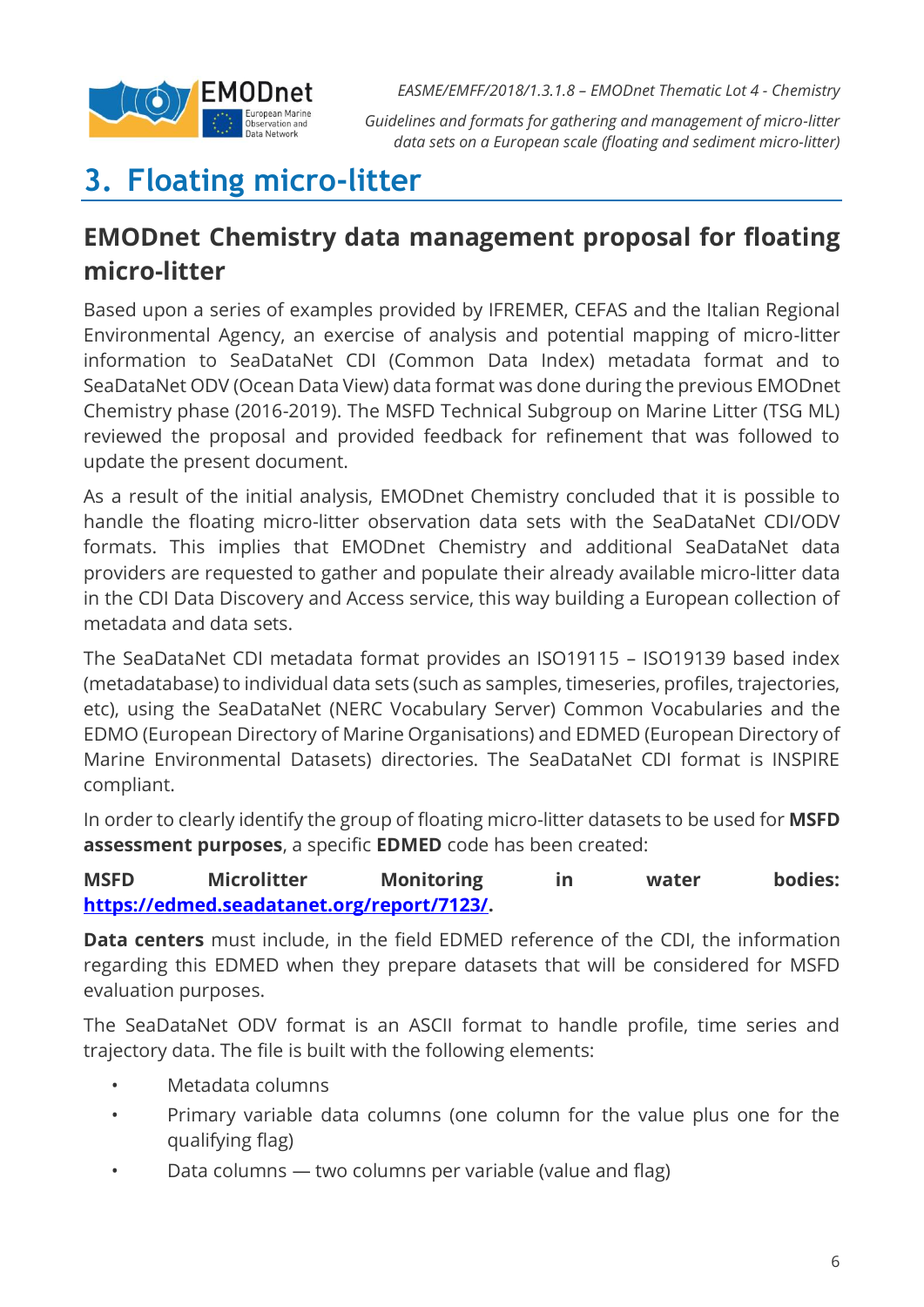

*Guidelines and formats for gathering and management of micro-litter data sets on a European scale (floating and sediment micro-litter)*

The SeaDataNet ODV data format can be used directly in the Ocean Data View (ODV), fundamental data analysis and visualisation software.

In addition, a variant named "bio-ODV" has been specifically built by SeaDataNet to manage biological data (taxonomies) which have thee parameter values as rows instead of columns. For floating micro-litter data, this format structure has been considered more suitable, and thus must be used to manage the floating micro-litter information.

Therefore, a "Floating micro-litter ODV format" (L24 vocabulary term="MODV") was developed. It slightly differs from the common bio-ODV one, since it includes additional mandatory fields, in addition to the ODV default ones. The "Floating micro-litter ODV format" file for micro-litter datasets contains the following features:

- A set of ODV mandatory (ODV default) fields like: cruise, station, type, position…(green fields)
- A set of ODV additional fields to describe marine micro-litter:
	- o mandatory in ODV micro-litter: fields will be always present in ODV file and always filled (orange fields)
	- o additional/optional: fields might be empty or not present (light orange fields)

| Label/column<br>header      | Conceptid | <b>Use</b>            |       | <b>Comments</b>                                                                                                                                               |
|-----------------------------|-----------|-----------------------|-------|---------------------------------------------------------------------------------------------------------------------------------------------------------------|
| Cruise                      |           | mandatory<br>Default) | (ODV  |                                                                                                                                                               |
| <b>Station</b>              |           | mandatory<br>Default) | (ODV  |                                                                                                                                                               |
| <b>Type</b>                 |           | mandatory<br>Default) | (ODV  | The suggestion is to use type "B". From<br>manual: 'B' for bottle profile data. For time<br>series and trajectories set to 'B' for small<br>(<250) row groups |
| YYYY-MM-<br>DDThh:mm:ss.sss |           | mandatory<br>Default) | (ODV) | Start date/time. Format must be adapted<br>to the date value (for example YYYY-MM-<br>DDThh:mm is second are not available)                                   |
| Longitude<br>[degrees_east] |           | mandatory<br>Default) | (ODV) | start point coordinates.                                                                                                                                      |
| Latitude<br>[degrees_north] |           | mandatory<br>Default) | (ODV  | start point coordinates.                                                                                                                                      |

List of fields for the proposed micro-litter ODV format: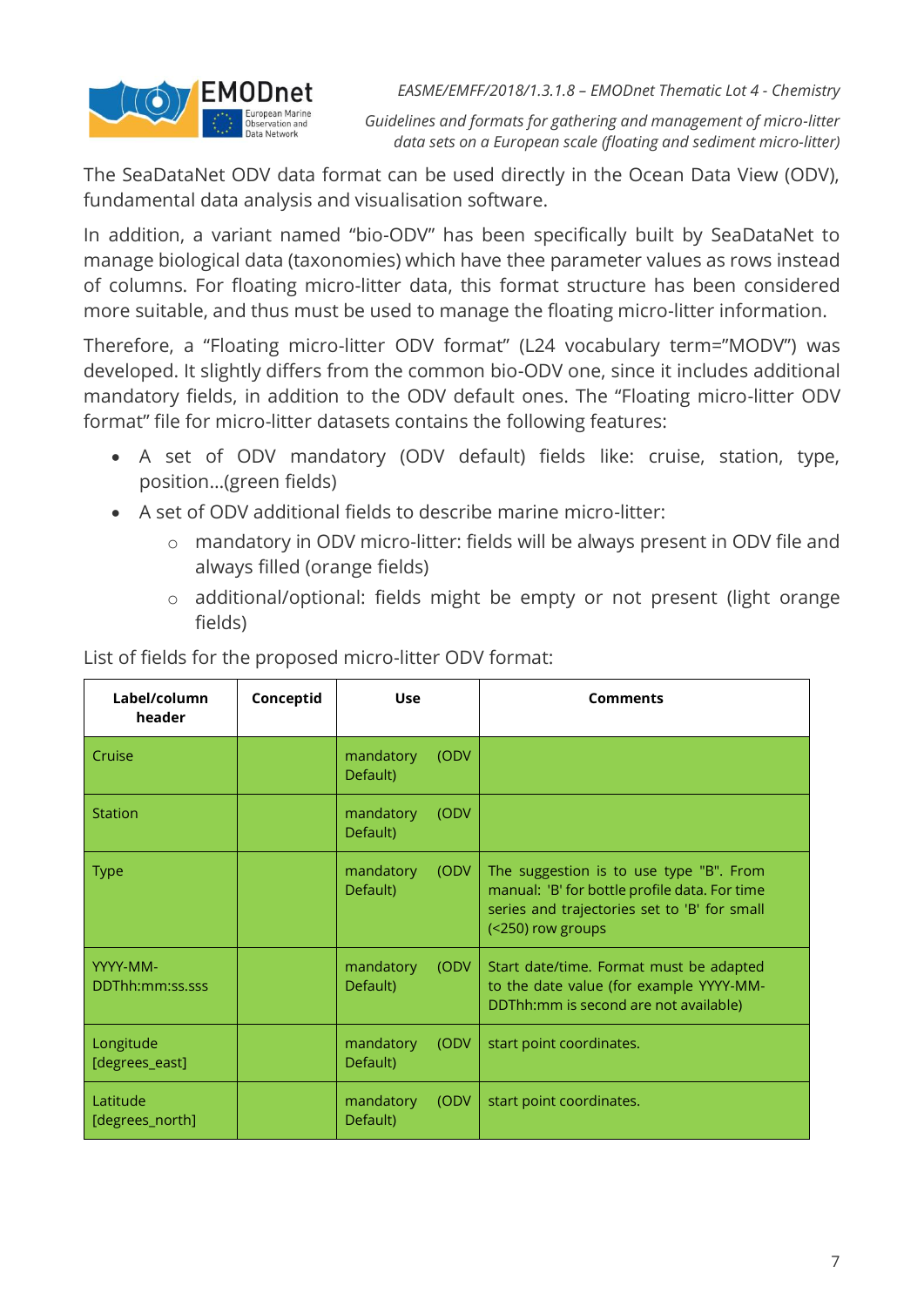

*Guidelines and formats for gathering and management of micro-litter data sets on a European scale (floating and sediment micro-litter)*

| LOCAL_CDI_ID                                             |                                     | (ODV<br>mandatory<br>Default)    |                                                                                                                                                                                                                  |
|----------------------------------------------------------|-------------------------------------|----------------------------------|------------------------------------------------------------------------------------------------------------------------------------------------------------------------------------------------------------------|
| EDMO_code                                                |                                     | (ODV<br>mandatory<br>Default)    | EDMO_CODE<br>$\circ$ f<br>the<br>data<br>centre<br>distributing the data (the one connected to<br>the CDI service)                                                                                               |
| Bot. Depth [m]                                           |                                     | mandatory<br>(ODV<br>Default)    | Field empty if no data                                                                                                                                                                                           |
| MinimumObservatio<br>nDepth [m]                          | <b>MINWDIST</b>                     | mandatory in ODV<br>micro-litter |                                                                                                                                                                                                                  |
| MaximumObservati<br>onDepth [m]                          | <b>MAXWDIST</b>                     | mandatory in ODV<br>micro-litter |                                                                                                                                                                                                                  |
| SampleID:INDEXED_<br><b>TEXT</b>                         | SAMPID01                            | mandatory in ODV<br>micro-litter |                                                                                                                                                                                                                  |
| SamplingEffort [Km<br>or L]                              | <b>LENTRACK/V</b><br><b>OLWBSMP</b> | mandatory in ODV<br>micro-litter | The amount of effort expended during an<br>Event. It can be the survey distance from<br>the beginning point in kilometres or a<br>filtered volume in litres                                                      |
| Net_opening [cm]                                         | MTHWDTH1                            | mandatory in ODV<br>micro-litter | Net opening of the instruments used. This<br>information is needed for the calculation of<br>the covered surface in cm.(e.g. diameter of<br>the Ocean Pack RACE filtering "cakes" or<br>bongo/manta net opening) |
| Mesh_size<br>[micrometres]                               | <b>MSHSIZE1</b>                     | mandatory in ODV<br>micro-litter | Mesh size of the filtering surface (e.g.<br>manta or bongo net, filtering "cakes" of<br>OceanPack RACE,) in µm                                                                                                   |
| Microlitter_Type:IND<br>EXED_TEXT                        | <b>MLITTYPW</b>                     | mandatory in ODV<br>micro-litter | Type of the item (H01 SDN vocabulary)                                                                                                                                                                            |
| Microlitter_Size:INDE<br><b>XED_TEXT</b>                 | <b>MLITSIZW</b>                     | mandatory in ODV<br>micro-litter | Size classes (H03 SDN vocabulary)                                                                                                                                                                                |
| Microlitter_Count<br>[Dimensionless]                     | <b>MLITCNTW</b>                     | mandatory in ODV<br>micro-litter | Number of items collected. It's the official<br>mandate from MSFD to provide the count<br>of collected microplastics                                                                                             |
| EventEndDateTime<br><b>[YYYY-MM-</b><br>DDThh:mm:ss.sss] | <b>ENDX8601</b>                     | additional/optional              | End date/time                                                                                                                                                                                                    |
| EventEndLongitude<br>[degrees_east]                      | <b>ENDXXLON</b>                     | additional/optional              | End point coordinates. Either End Lat/Lon<br>or SamplingEffort are mandatory.                                                                                                                                    |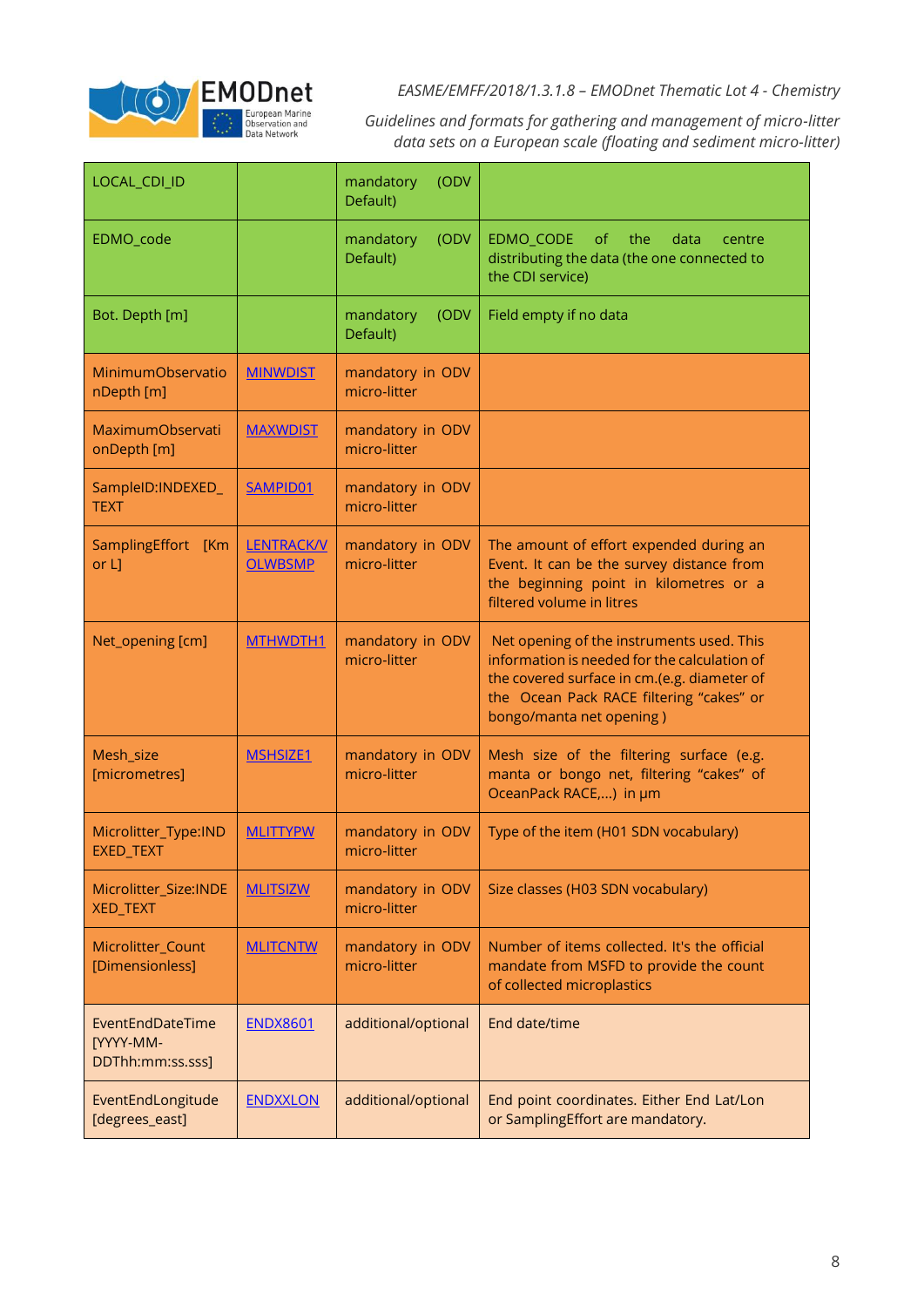

*Guidelines and formats for gathering and management of micro-litter data sets on a European scale (floating and sediment micro-litter)*

| EventEndLatitude<br>[degrees_north]       | <b>ENDXXLAT</b> | additional/optional | End point coordinates. Either End Lat/Lon<br>or distance are mandatory.                                                                  |  |  |
|-------------------------------------------|-----------------|---------------------|------------------------------------------------------------------------------------------------------------------------------------------|--|--|
| Microlitter_Weight<br>[g]                 | MLDWWD01        | additional/optional | Weight of the collected<br>items,<br>not<br>mandatory Information in grams                                                               |  |  |
| Microlitter_Shape:IN<br>DEXED_TEXT        | <b>MLITSHPW</b> | additional/optional | Shape of the item (H02 SDN vocabulary)                                                                                                   |  |  |
| Microlitter Color:IN<br>DEXED_TEXT        | <b>MLITCOLW</b> | additional/optional | Colour classes (H04 SDN vocabulary)                                                                                                      |  |  |
| Microlitter_Transpar<br>ency:INDEXED_TEXT | <b>MLITROPW</b> | additional/optional | <b>SDN</b><br>Transparency<br>classes<br>(H <sub>06</sub><br>vocabulary)                                                                 |  |  |
| Microlitter_Polymer_<br>type:INDEXED_TEXT | <b>MLITPOLW</b> | additional/optional | Polymer type of the micro-litter (H05 SDN<br>vocabulary)                                                                                 |  |  |
| WMO_Sea_State<br>[Dimensionless]          | <b>WMOCSSXX</b> | additional/optional | Sea conditions following the Douglas scale                                                                                               |  |  |
| Wind_direction<br>[degT]                  | EWDAZZ01        | additional/optional | Direction relative to true north from which<br>the wind is blowing                                                                       |  |  |
| Wind_speed [m/s]                          | EWSBZZ01        | additional/optional | Sustained speed of the wind (distance<br>moved per unit time by a parcel of air)<br>parallel to the ground at a given place and<br>time. |  |  |
| Sampling_protocol                         | <b>SAMPPROT</b> | additional/optional | The name of, reference to, or description of the<br>method or protocol used to produce the sample                                        |  |  |

The file format is quite flexible and other parameters (e.g. P01 BODC Parameter Usage Vocabulary) can be added to include more information in the reporting, if available. If the additional information is not properly coded with the existing vocabulary terms or cannot fit in the format structure, a request can be sent to info@emodnet-chemistry.eu to be considered.

The description of the specific terms that have been implemented in the SDN vocabularies for micro-litter is available on the dedicated section of this guidelines.

A complete updated example that illustrates how floating micro-litter observations can be described with the CDI metadata format and the "Floating micro-litter ODV format" sample file can be found at: [https://doi.org/10.6092/18ba5288-cea8-4af2-867f-](https://doi.org/10.6092/18ba5288-cea8-4af2-867f-9f4813265af2)[9f4813265af2.](https://doi.org/10.6092/18ba5288-cea8-4af2-867f-9f4813265af2)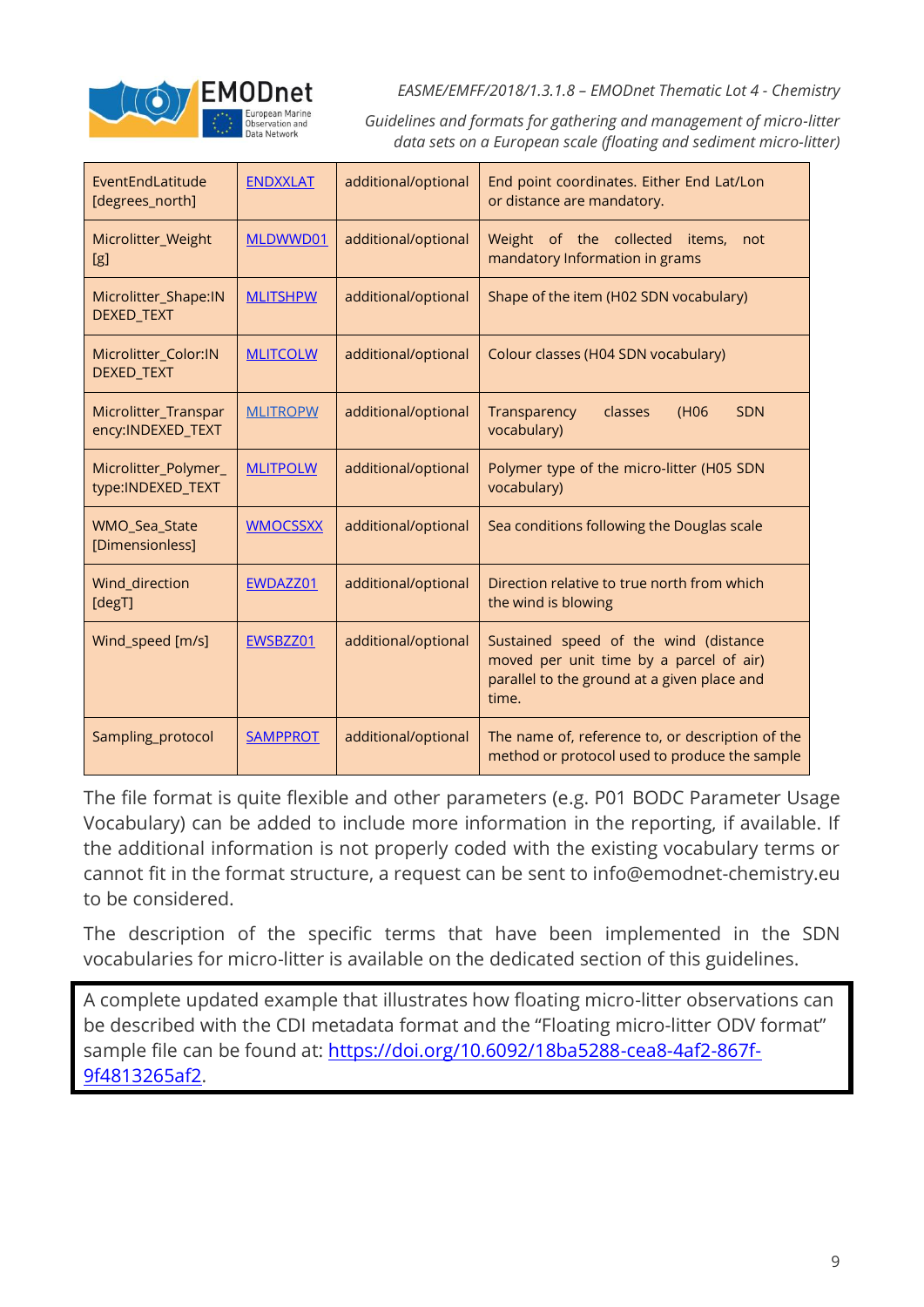

*Guidelines and formats for gathering and management of micro-litter data sets on a European scale (floating and sediment micro-litter)*

### <span id="page-9-0"></span>**4. Micro-litter in sediment**

Monitoring programs have started to implement the protocols to collect data of microlitter in sediments, both on the coastline and in seabed. However, the techniques to sample micro-litter in sediments are still heterogeneous and not widespread (GESAMP, 2019; ICES WGML REPORT 2018). The most common approach is to extract plastic particles from sediment using a density separation based on the difference in density between plastic and sediment particles, but the techniques to achieve it can differ.

As already stated by GESAMP (GESAMP, 2019 and 2016), the main problem related to the different protocols is that the abundances are reported in different units (volume, surface, dry weight, wet weight) which are often not comparable, or the conversion is at least not straightforward.

In addition, the characteristics of micro-litter (type, shape, condition and colour) may indicate the source, thus the collections of these information are very relevant (GESAMP 2016). However, the analysis of the different protocols shows that the characterization of micro-litter between protocols is different.

Similarly to the floating matrix, EMODnet Chemistry proposes to adopt, also for micrlitter in sediments, the data gathering and data management approach as generally applied for marine data, i.e. populating metadata and data in the CDI Data Discovery and Access service using a dedicated SeaDataNet data transport format. The proposal is detailed in the following section.

### **EMODnet Chemistry data management proposal for microlitter in sediment**

For micro-litter in sediment data, metadata can be described with SeaDataNet CDI metadata format (using L24 vocabulary term="SODV" to indicate "Sediment micro-litter ODV format").

In order to clearly identify the group of micro-litter in sediment datasets that might be used for **MSFD assessment purposes**, a specific **EDMED** code has been created:

MSFD Microlitter Monitoring in sediment: **<https://edmed.seadatanet.org/report/7121/>**

**Data centers** must include this EDMED code in the dedicated CDI field when they prepare datasets that will be considered for MSFD evaluation purposes.

A comparison between the SeaDataNet "Floating micro-litter ODV format" adopted for floating micro-litter and the regular ODV format adopted for chemical measurements in sediment revealed that the regular SeaDataNet ODV format is suitable to manage micro-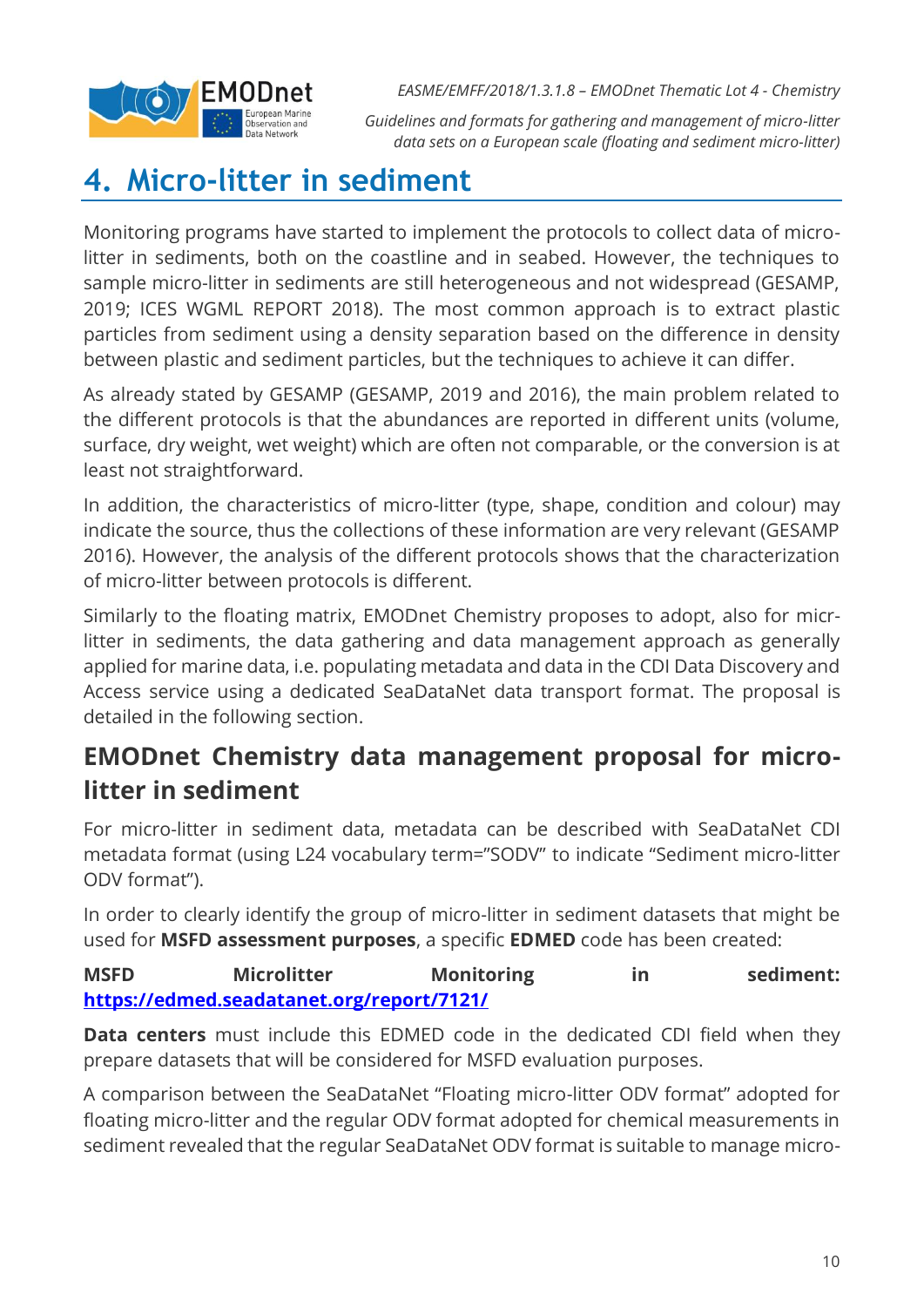

*Guidelines and formats for gathering and management of micro-litter data sets on a European scale (floating and sediment micro-litter)*

litter in sediment (using SDN standard vocabularies for micro-litter) thanks to the following considerations:

- All the mandatory ODV default fields can be easily filled
- The samples of micro-litter in sediment can be compared to the samples of contaminants in sediment when the primary variable is depth below seabed (P01:COREDIST)
- The data of micro-litter in sediment is punctual data (not a trajectory), therefore it is not comparable to floating micro-litter. There are a number of mandatory fields in the specific "Floating micro-litter ODV format" (net opening, mesh size,...) that are specific for floating micro-litter surveys and it is not possible to fill them in the case of sediment data
- Not all the additional/optional litter ODV fields can be filled

The conclusion is that the extension of the regular ODV format coded with L24 vocabulary term="SODV" is suitable to manage micro-litter in sediments using the standard vocabularies for micro-litter.

| Label/column<br>header      | Conceptid | <b>Use</b>                                               | <b>Comments</b>                                                                                                                                            |
|-----------------------------|-----------|----------------------------------------------------------|------------------------------------------------------------------------------------------------------------------------------------------------------------|
| Cruise                      |           | metadata/manda<br>(ODV<br><b>tory</b><br><b>Default)</b> |                                                                                                                                                            |
| <b>Station</b>              |           | metadata/manda<br>(ODV<br><b>tory</b><br>Default)        |                                                                                                                                                            |
| <b>Type</b>                 |           | metadata/manda<br>(ODV<br>tory torm<br>Default)          | The suggestion is to use type "B". From manual: 'B'<br>for bottle profile data. For time series and<br>trajectories set to 'B' for small (<250) row groups |
| YYYY-MM-<br>DDThh:mm:ss.sss |           | metadata/manda<br>(ODV<br><b>tory</b><br><b>Default)</b> | Start date/time. Format must be adapted to the<br>date value (for example YYYY-MM-DDThh:mm is<br>second are not available)                                 |
| Longitude<br>[degrees_east] |           | metadata/manda<br>(ODV<br><b>tory</b><br>Default)        | point coordinates.                                                                                                                                         |
| Latitude<br>[degrees_north] |           | metadata/manda<br>(ODV<br><b>tory</b><br>Default)        | point coordinates.                                                                                                                                         |

List of fields for the proposed ODV file for the micro-litter in sediment: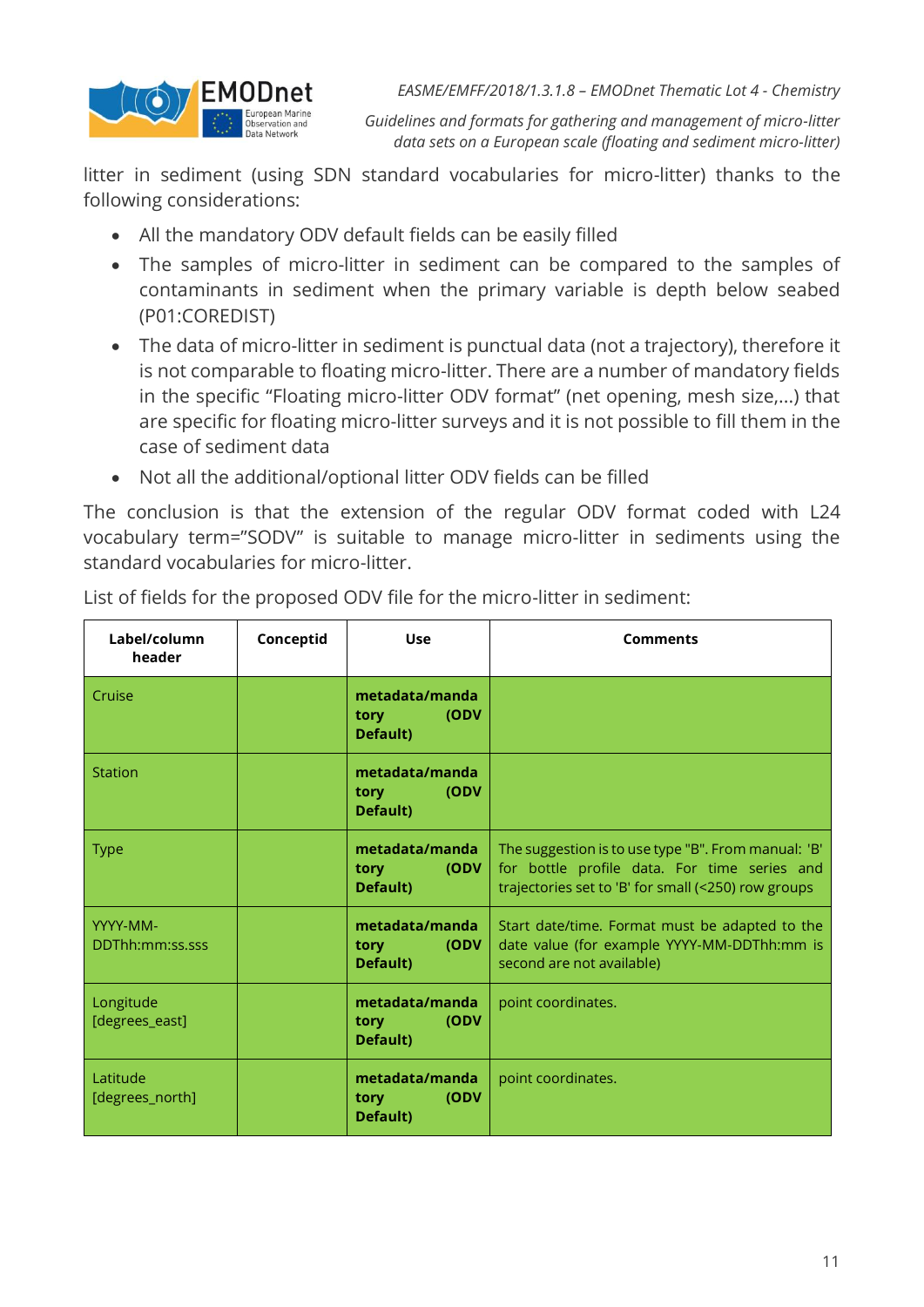

*Guidelines and formats for gathering and management of micro-litter data sets on a European scale (floating and sediment micro-litter)*

| LOCAL_CDI_ID                                           |                                                               | metadata/manda<br>(ODV<br>tory<br>Default)       |                                                                                                                                                                                  |
|--------------------------------------------------------|---------------------------------------------------------------|--------------------------------------------------|----------------------------------------------------------------------------------------------------------------------------------------------------------------------------------|
| EDMO_code                                              |                                                               | metadata/manda<br>tory<br>(ODV<br>Default)       | EDMO_CODE of the data centre distributing the<br>data (the one connected to the CDI service)                                                                                     |
| Bot. Depth [m]                                         |                                                               | metadata/manda<br>(ODV<br>tory<br>Default)       | Field empty if no data                                                                                                                                                           |
| Depth below<br>surface of the bed<br>$\lceil m \rceil$ | <b>COREDIST</b>                                               | primary<br>variable/mandato<br>ry (ODV default)  | The depth of the sampling point below the<br>seafloor                                                                                                                            |
| depth<br>Minimum<br>below surface of<br>the bed        | <b>MINCDIST</b>                                               | strongly<br>recommended                          | The distance between the top of a core sample<br>and the seabed.                                                                                                                 |
| depth<br><b>Maximum</b><br>below surface of<br>the bed | <b>MAXCDIST</b>                                               | strongly<br>recommended                          | The distance between the base of a core sample<br>and the seabed. For an unsegmented core with its<br>top coincident with the bed this is equivalent to<br>the core length.      |
| SampleID: INDEXED<br>$_T$ EXT                          | SAMPID01                                                      | <b>Strongly</b><br>recommended<br>when available | Sample identification.                                                                                                                                                           |
| SamplingEffort [m <sup>2</sup><br>or kg]               | <b>AREABEDS/</b><br>NEWCXX02/<br>PEWCXX02/<br><b>VOLSEDSM</b> | mandatory                                        | The amount of sampled sediment. It can be the<br>survey area in m2, the wet weight (ww) of the<br>sample in kg, the dry weight (dw) of sediment in kg<br>or the volume in litres |
| Proportion_sand_si<br>ze_particles [%]                 | SANDZZZZ                                                      | additional/optional                              | The proportion of sand-size particles in the sample                                                                                                                              |
| Proportion_clay_siz<br>e_particles [%]                 | <b>CLAYZZZZZ</b>                                              | additional/optional                              | The proportion of clay-size particles in the sample                                                                                                                              |
| Proportion_organic<br>_mater [%]                       | <b>STTMLIBS</b>                                               | additional/optional                              | Concentration of total organic matter in the<br>sample                                                                                                                           |
| Proportion_sylt_siz<br>e_particles [%]                 | <b>SYLTZZZZZ</b>                                              | additional/optional                              | The proportion of sylt-size particles in the sample                                                                                                                              |
| Water_sample_cont<br>ent [%]                           | <b>WCWTDRXX</b>                                               | additional/optional                              | Water content in the sample. Allows comparability<br>between dw/ww samples                                                                                                       |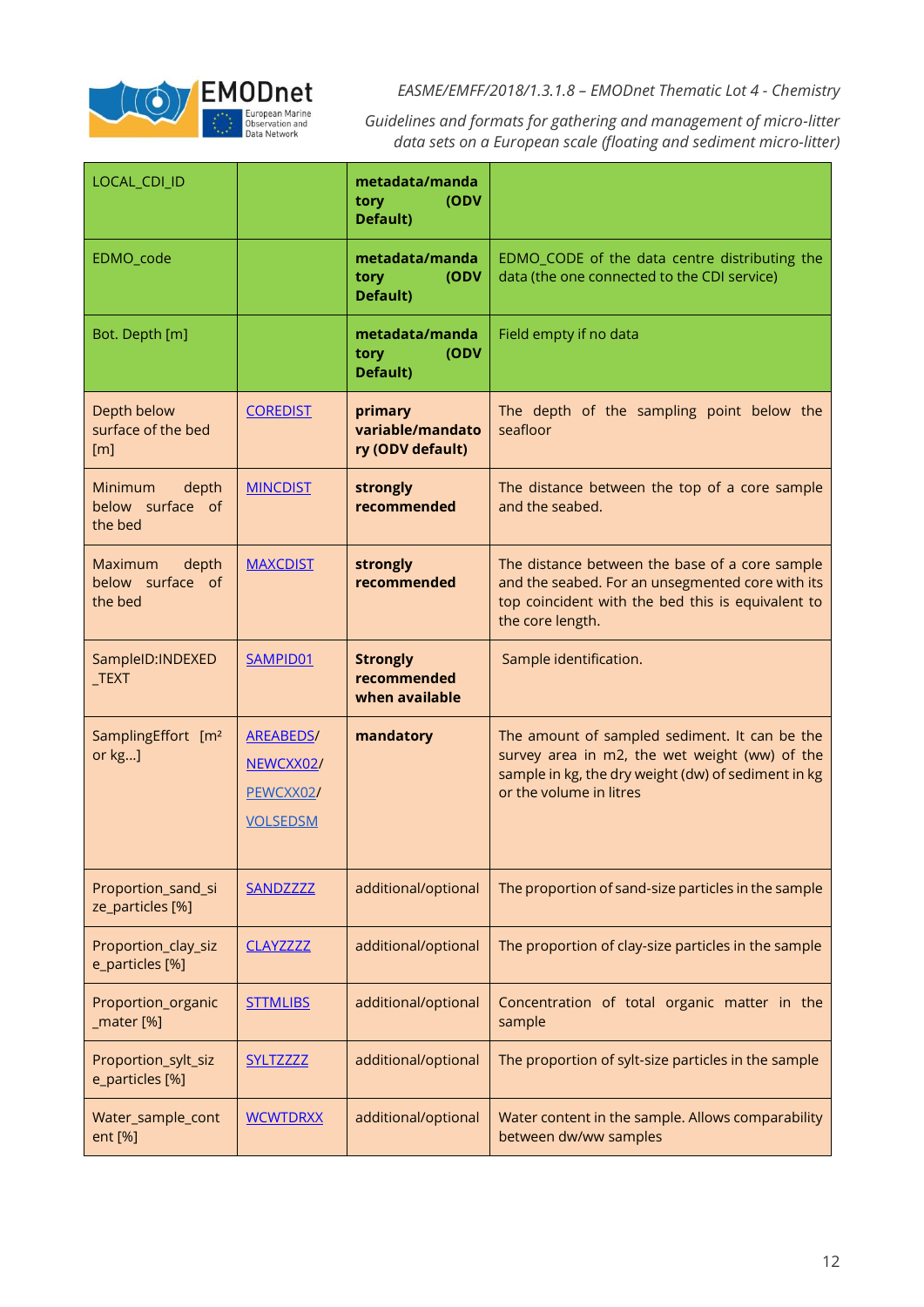

*Guidelines and formats for gathering and management of micro-litter data sets on a European scale (floating and sediment micro-litter)*

| Microlitter_Type:IN<br>DEXED_TEXT         | <b>MLITTYPS</b> | mandatory           | Type of micro-litter (H01)                                                                                           |
|-------------------------------------------|-----------------|---------------------|----------------------------------------------------------------------------------------------------------------------|
| Microlitter_Count<br>[Dimensionless]      | <b>MLITCNTS</b> | mandatory           | Number of items collected. It's the official<br>mandate from MSFD to provide the count of<br>collected microplastics |
| Microlitter_Weight<br>[g]                 | MLDWSD01        | additional/optional | Weight of the collected items, not mandatory<br>Information in grams                                                 |
| Microlitter_Size:IND<br>EXED_TEXT         | <b>MLITSIZS</b> | mandatory           | Size classes (H03 SDN vocabulary)                                                                                    |
| Microlitter_Shape:I<br>NDEXED_TEXT        | <b>MLITSHPS</b> | additional/optional | Shape of the item (H02 SDN vocabulary)                                                                               |
| Microlitter_Color:IN<br>DEXED_TEXT        | <b>MLITCOLS</b> | additional/optional | Colour classes (H04 SDN vocabulary)                                                                                  |
| Microlitter_Transpar<br>ency:INDEXED_TEXT | <b>MLITROPS</b> | additional/optional | Transparency classes (H06 SDN vocabulary)                                                                            |
| Microlitter_Polymer<br>_type:INDEXED_TEX  | <b>MLITPOLS</b> | additional/optional | Polymer type of the micro-litter (H05<br>SDN<br>vocabulary)                                                          |

The "depth" variable represents a depth INSIDE the seabed and should be indicated as "COREDIST" which is the distance of a sensor or sampling point below the floor of a water body (Fig. 16). The preferred unit for COREDIST is "m (= meters)".

- − COREDIST = 0 in case of surface sediment data
- − COREDIST ≠ 0 when samples are taken below the seafloor (ex. Depth of sample A, B,…, Fig. 2 in core cut into sections and depth of the sample in the unsegmented core, Fig. )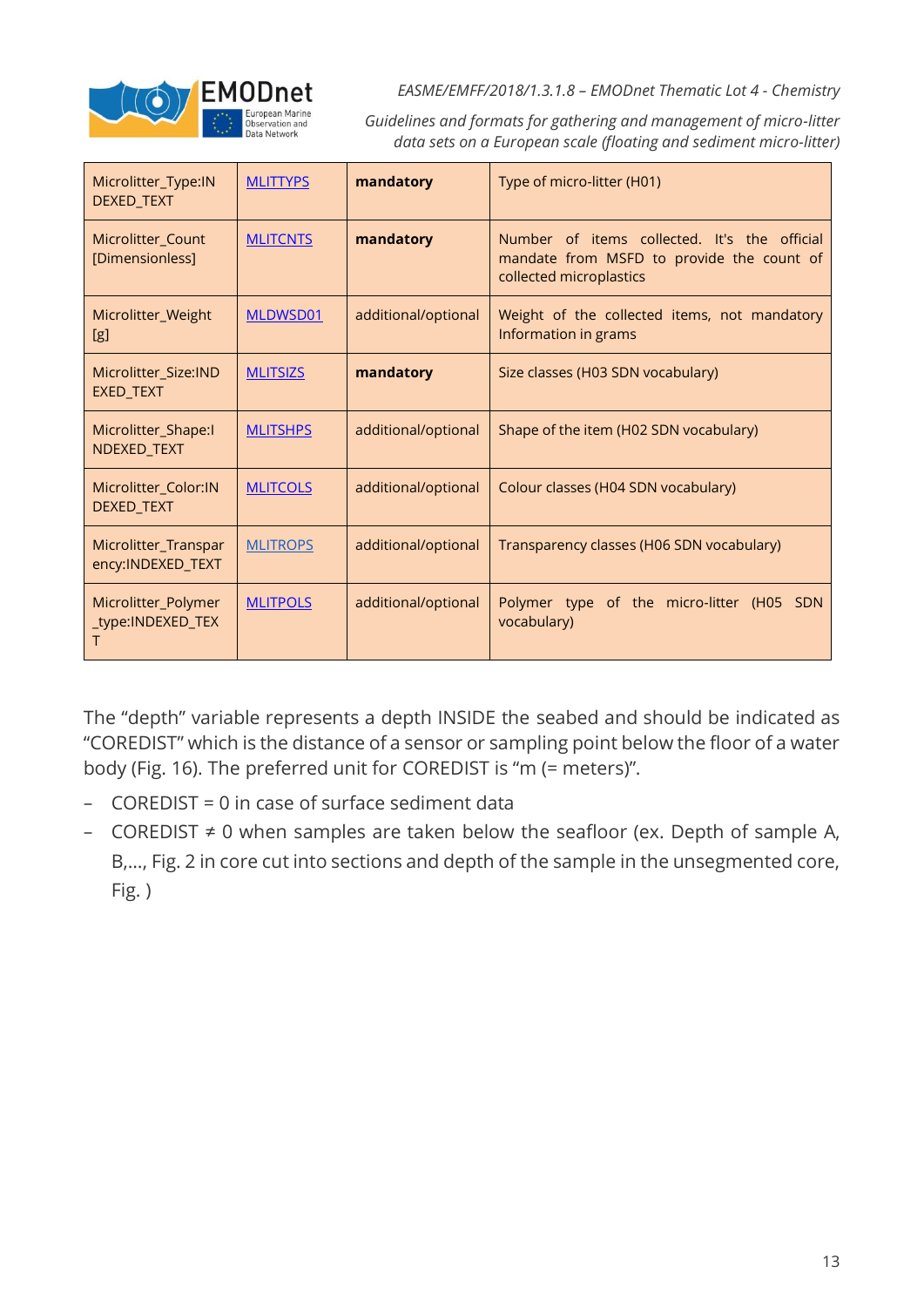

*Guidelines and formats for gathering and management of micro-litter data sets on a European scale (floating and sediment micro-litter)*



Figure 2. Example of core cut into sections



Figure 3. Example of unsegmented core

As a general rule: COREDIST = MINCDIST + (MAXCDIST-MINCDIST)/2 and SEGMLENG = MAXCDIST – MINCDIST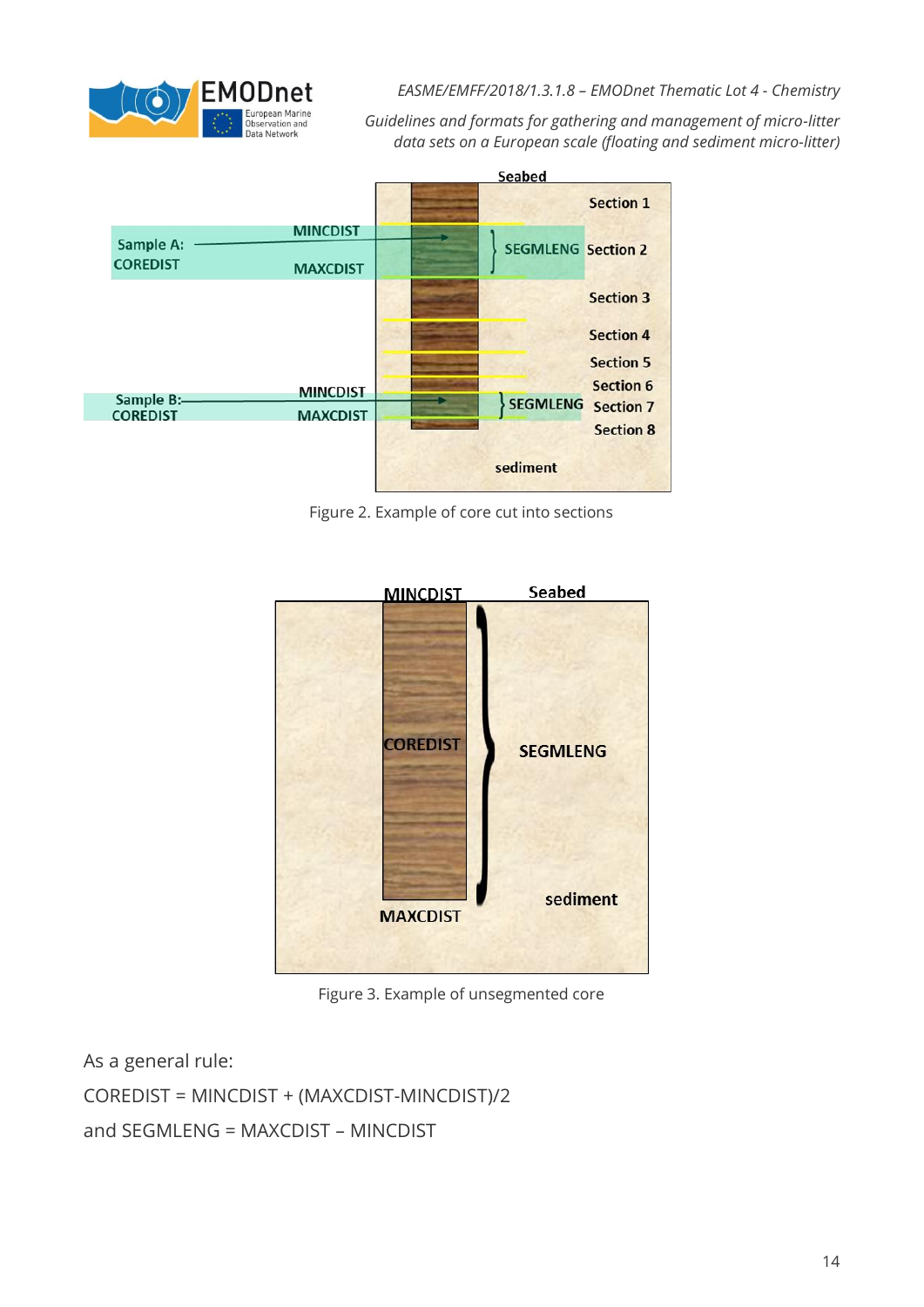

*Guidelines and formats for gathering and management of micro-litter data sets on a European scale (floating and sediment micro-litter)*

The following table contains the several terms used to describe the depth of the sediment samples:

| Entryterm                                    | ConceptID       | <b>Definition</b>                                                                                                                                                           |                         |
|----------------------------------------------|-----------------|-----------------------------------------------------------------------------------------------------------------------------------------------------------------------------|-------------------------|
| below<br>Depth<br>surface of the<br>bed      | <b>COREDIST</b> | The distance of a sensor or sampling point below<br>the floor of a water body                                                                                               | Mandatory               |
| Minimum depth<br>below surface of<br>the bed | <b>MINCDIST</b> | The distance between the top of a core sample<br>and the seabed.                                                                                                            | Strongly<br>recommended |
| Maximum depth<br>below surface of<br>the bed | <b>MAXCDIST</b> | The distance between the base of a core sample<br>and the seabed. For an unsegmented core with<br>its top coincident with the bed this is equivalent<br>to the core length. | Strongly<br>recommended |
| Sample length                                | <b>SEGMLENG</b> | The physical length of a sample upon which<br>measurements have been made                                                                                                   | Optional                |

Table 1: List of P01 terms and definitions for "depth" parameters.

The information of depth of the seafloor should be added in the metadata "Bot.Depth" (9th column in SDN ODV format, see Tab. 2).

| //SDN parameter mapping    |              |                                                                                                                                                          |                                                                                                      |              |     |  |
|----------------------------|--------------|----------------------------------------------------------------------------------------------------------------------------------------------------------|------------------------------------------------------------------------------------------------------|--------------|-----|--|
|                            |              | /// <subject>SDN:LOCAL:COREDIST</subject> <object>SDN:P01::COREDIST</object> <units>SDN:P06::ULAA</units>                                                |                                                                                                      |              |     |  |
|                            |              | /// <subject>SDN:LOCAL:ML_Type</subject> <object>SDN:P01::MLITTYPW</object> <units>SDN:P06::XXXX</units> <instrument>SDN:L22::TOOL0653</instrument>      |                                                                                                      |              |     |  |
|                            |              | /// <subject>SDN:LOCAL:Count</subject> <object>SDN:P01::MLITCNTW</object> <units>SDN:P06::UUUU</units> <instrument>SDN:L22::TOOL0653</instrument>        |                                                                                                      |              |     |  |
|                            |              | /// <subject>SDN:LOCAL:Size</subject> <object>SDN:P01::MLITSIZW</object> <units>SDN:P06::XXXX</units> <instrument>SDN:L22::TOOL0653</instrument>         |                                                                                                      |              |     |  |
|                            |              | /// <subject>SDN:LOCAL:Shape</subject> <blject>SDN:P01::MLITSHPW<units>SDN:P06::XXXX</units><instrument>SDN:L22::TOOL0653</instrument></blject>          |                                                                                                      |              |     |  |
|                            |              | /// <subject>SDN:LOCAL:Color</subject> <object>SDN:P01::MLITCQLW</object> <units>SDN:P06::XXXX</units> <instrument>SDN:L22::TOOL0653</instrument>        |                                                                                                      |              |     |  |
|                            |              | /// <subject>SDN:LOCAL:Polymer_type</subject> <object>SDN:P01::MLITPOLW</object> <units>SDN:P06::XXXX</units> <instrument>SDN:L22::TOOL0653</instrument> |                                                                                                      |              |     |  |
|                            |              |                                                                                                                                                          |                                                                                                      |              |     |  |
| Cruise                     | Station      | Type vyyy-mm-ddThh:mm:ss.sss                                                                                                                             | Longitude [degrees_east] Latitude [degrees_north] LOCAL_CDI_ID EDMO_code Bot. Depth [m] COREDIST [m] |              |     |  |
| <b>DIPTAR Sep-Oct-2014</b> | TASSW1-SED B | 2014-09-22T11:03:00.000                                                                                                                                  | 33.88                                                                                                | 36.26 114-MP | 696 |  |
|                            |              |                                                                                                                                                          |                                                                                                      |              |     |  |

Table 2: Template for SDN ODV dataset of sediment profile for micro-litter.

In addition, the specific information about sediment sampling is necessary:

- 1. The instrument information would be needed and provided by the L22 SeaVoX Device Catalogue
- 2. Sampled sediment characteristics might be provided when recorded through the corresponding P01s (% sand, % silt, % clay, %organic matter).

The following table contains a non-exhaustive list of terms used to describe the sample: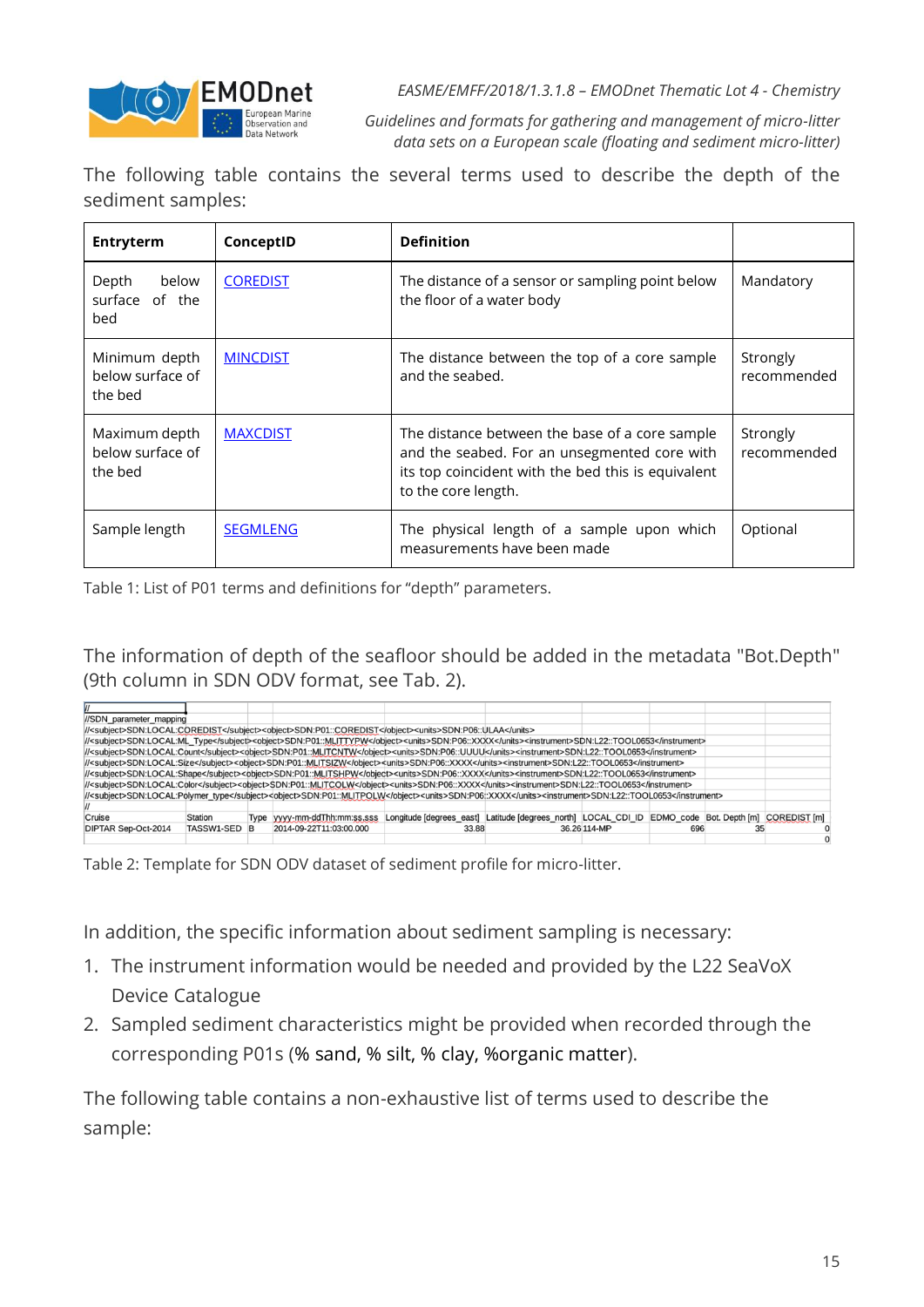

*Guidelines and formats for gathering and management of micro-litter data sets on a European scale (floating and sediment micro-litter)*

| <b>Preferred label</b>                                                                                                                             | ConceptID        | <b>Definition</b>                                                                                                                                  |          |
|----------------------------------------------------------------------------------------------------------------------------------------------------|------------------|----------------------------------------------------------------------------------------------------------------------------------------------------|----------|
| Proportion of<br>particles<br>(sand size-fraction) in sediment                                                                                     | SANDZZZZ         | Proportion of particles in a sediment<br>the<br>sample<br>that<br>in<br>are<br>Wentworth sand size<br>fraction<br>(size<br>between 63um and 2mm)   | Optional |
| of<br>Proportion<br>particles<br>(clay size-fraction) in sediment                                                                                  | <b>CLAYZZZZZ</b> | Proportion of particles in a sediment<br>sample that are in the<br>Wentworth clay size fraction (size less<br>than 4um)                            | Optional |
| Proportion of particles (silt size-<br>fraction) in sediment                                                                                       | <b>SYLTZZZZZ</b> | Proportion of particles in a sediment<br>sample<br>that<br>the<br>in<br>are<br>Wentworth silt size<br>fraction<br>(size<br>between 4 and 63um)     | Optional |
| Concentration of total organic<br>matter plus carbonates per unit<br>dry weight of sediment by<br>gravimetric determination of<br>loss on ignition | <b>STTMLIBS</b>  | The percentage by weight of the sample<br>lost at very high (>900C) temperatures<br>for durations guaranteed to decompose<br>inorganic carbonates. | Optional |

3. The base of the measurement (weight, volume, area) or sampling effort shall be provided using the appropriate P01s (from P02[=SAMP](http://vocab.nerc.ac.uk/collection/P02/current/SAMP/) -sampling parameters-). The following table provides a list of suitable terms:

| <b>Preferred label</b>  | ConceptID       | <b>Definition</b>                                                                      |                                                  |
|-------------------------|-----------------|----------------------------------------------------------------------------------------|--------------------------------------------------|
| Area sampled of the bed | <b>AREABEDS</b> | The area of the seabed or shore observed or<br>sampled, such as the area of a box core | mandatory to<br>It is<br>provide at least one    |
| Wet weight of sample    | NEWCXX02        | The weight of the sample as collected                                                  | mandatory to<br>It<br>İS<br>provide at least one |
| Dry weight of sample    | PEWCXX02        | The weight of a sample after all water has<br>been removed.                            | mandatory to<br>is<br>It<br>provide at least one |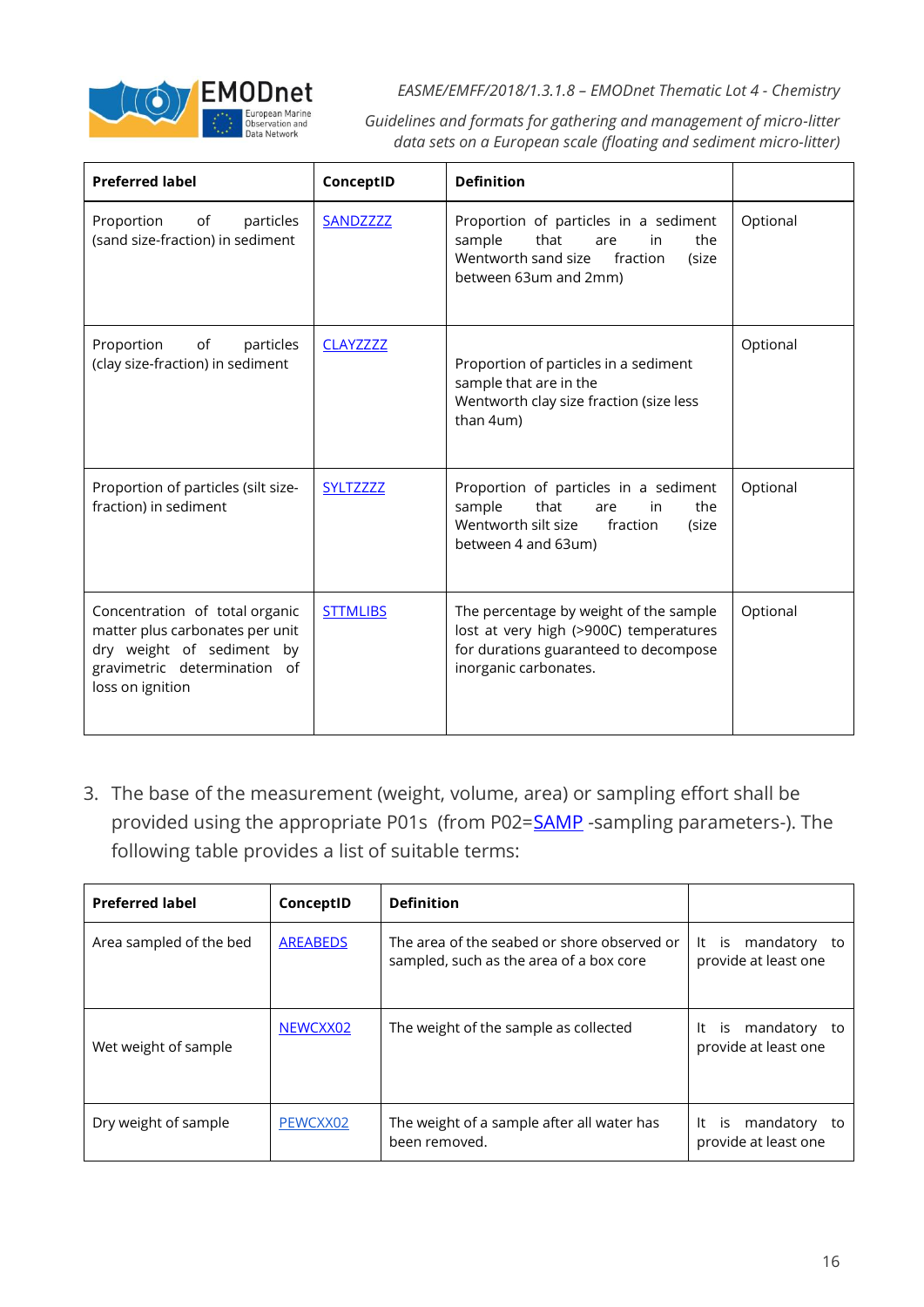

*Guidelines and formats for gathering and management of micro-litter data sets on a European scale (floating and sediment micro-litter)*

| Volume sampled of | <b>VOLSEDSM</b> | The volume of sediment used for an analysis $ $ It is mandatory to |  |                      |  |
|-------------------|-----------------|--------------------------------------------------------------------|--|----------------------|--|
| sediment          |                 | or an observation                                                  |  | provide at least one |  |

In order to allow comparability:

- − the % of water is necessary for the reporting in wet/dry weight of sediment
- − in case of sampled volume, dry weight of the sampled volume should be provided
- − in case of sampled area, the sampled volume and weight might be provided to allow comparability

Other parameters [\(P01s](https://vocab.seadatanet.org/p01-facet-search)) can be added to include additional information for the reporting if available such as the weight of the micro-litter or the sampling protocol [\(SAMPPROT\)](http://vocab.nerc.ac.uk/collection/P01/current/SAMPPROT/) to describe the technique to prepare/analyse the sample.

If the sampling protocols require additional parameters that are not available in the vocabularies or other format extensions allowing a complete data reporting, a request can be sent to [info@emodnet-chemistry.eu](mailto:info@emodnet-chemistry.eu) to be considered.

The description of the specific vocabularies that have been implemented for microlitter is available on the dedicated section of these guidelines and on-line at the link [https://vocab.seadatanet.org/search.](https://vocab.seadatanet.org/search)

**A complete updated example that illustrates how micro-litter in sediment observations can be described in the CDI metadata format and ODV data format can be found at:** <https://doi.org/10.6092/a306cc44-b463-48e7-9540-cb9992ba30d9>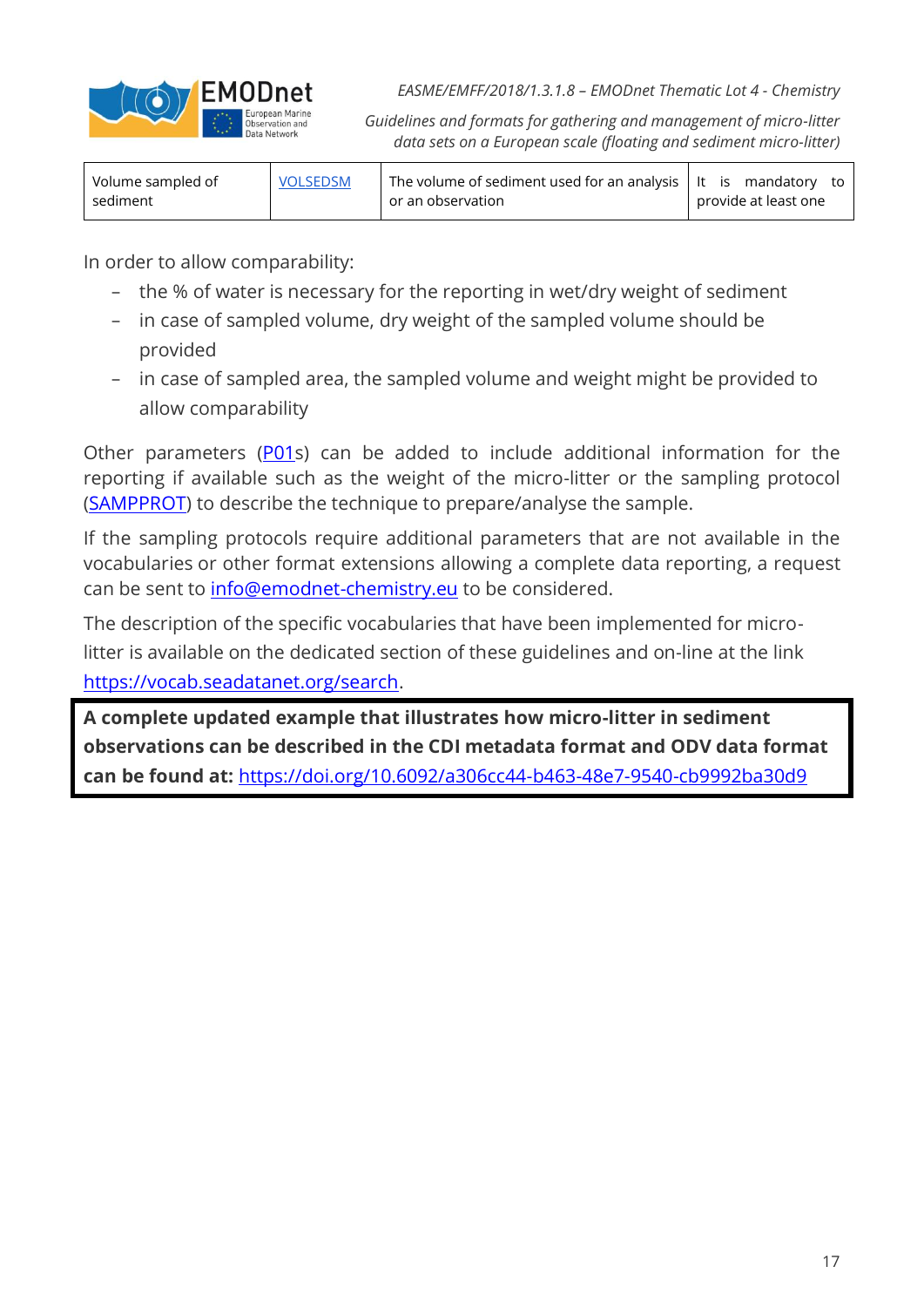

*Guidelines and formats for gathering and management of micro-litter data sets on a European scale (floating and sediment micro-litter)*

### <span id="page-17-0"></span>**5. Micro-litter in SeaDataNet Common Vocabularies**

A series of specific standard vocabularies or standard terms related to micro-litter have been added to SeaDataNet NVS (NERC Vocabulary Server) Common Vocabularies to describe the micro-litter found at sea and in the sediment. The terms in the vocabularies are based on acknowledged protocols and can be further expanded according to the requirements of the consolidated initiatives (the motivated request can be sent to *info@emodnet-chemistry.eu* ). Micro-litter vocabularies are already compliant with existing ICES vocabularies for micro-litter.

As an example, the terms included in the different vocabularies at the time of the release of thes guidelines are described below. For completeness, it is recommended to check the updated versions available on-line at https://vocab.seadatanet.org/search or [https://www.bodc.ac.uk/resources/vocabularies/vocabulary\\_search/.](https://www.bodc.ac.uk/resources/vocabularies/vocabulary_search/)

L24 SeaDataNet Data Transport Formats [\(https://vocab.seadatanet.org/v\\_bodc\\_vocab\\_v2/search.asp?lib=L24\)](https://vocab.seadatanet.org/v_bodc_vocab_v2/search.asp?lib=L24) was extended with Floating micro-litter ODV format and Sediment micro-litter ODV format.

| <b>Preferred label</b>                 | ConceptID   | <b>Definition</b>                                                                                                                                                                                                                            |
|----------------------------------------|-------------|----------------------------------------------------------------------------------------------------------------------------------------------------------------------------------------------------------------------------------------------|
| Floating micro-litter ODV<br>format    | <b>MODV</b> | A variant of the Biological ODV format to enable Data Centers to<br>floating microlitter data using the SeaDataNet<br>exchange<br>infrastructure. It contains all the required elements to describe the<br>floating microlitter observation. |
| Sediment<br>micro-litter<br>ODV format | <b>SODV</b> | A variant of the ODV ASCII format to enable Data Centers to<br>exchange microlitter in sediments data using the SeaDataNet<br>infrastructure. It contains all the elements required to describe<br>microlitter in sediments.                 |

P02 SeaDataNet Parameter Discovery Vocabulary [\(https://vocab.seadatanet.org/v\\_bodc\\_vocab\\_v2/search.asp?lib=P02\)](https://vocab.seadatanet.org/v_bodc_vocab_v2/search.asp?lib=P02) was extended with Micro-litter in water bodies and Micro-litter in the sediment.

| <b>Preferred label</b>    | ConceptID   | <b>Definition</b>                                                                                                                                           |
|---------------------------|-------------|-------------------------------------------------------------------------------------------------------------------------------------------------------------|
| Micro-litter in sediments | <b>UMLS</b> | Parameters describing the abundance and nature of microscopic<br>particles of man-made materials and in particular microplastics<br>present in the sediment |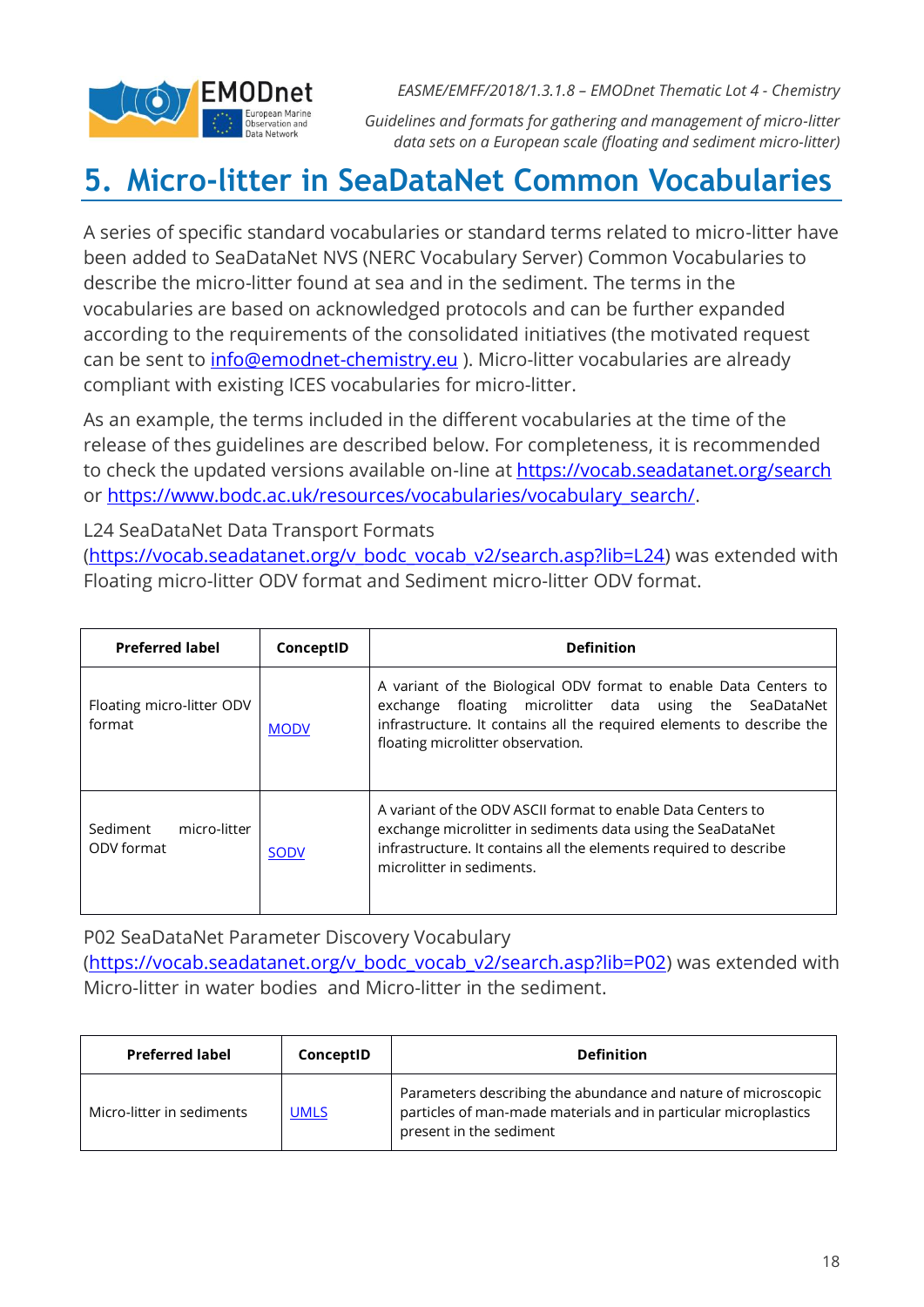

*Guidelines and formats for gathering and management of micro-litter data sets on a European scale (floating and sediment micro-litter)*

| Micro-litter in water bodies | <b>UMLW</b> | Parameters describing the abundance and nature of microscopic<br>particles of man-made materials and in particular microplastics<br>present in any body of fresh or salt water. |
|------------------------------|-------------|---------------------------------------------------------------------------------------------------------------------------------------------------------------------------------|
|------------------------------|-------------|---------------------------------------------------------------------------------------------------------------------------------------------------------------------------------|

#### P01 BODC Parameter Usage Vocabulary

[\(https://vocab.seadatanet.org/v\\_bodc\\_vocab\\_v2/search.asp?lib=P01\)](https://vocab.seadatanet.org/v_bodc_vocab_v2/search.asp?lib=P01) was extended with the necessary terms to describe Type of micro-litter particles, Count of micro-litter particles, Size class of micro-litter particles, Shape of micro-litter particles, Colour class of micro-litter particles, Transparency class of micro-litter particles, Micro-litter polymer types, Weight of micro-litter particles, Width of sample collector, Size of sample collector (mesh) and WMO Sea State.

| <b>Preferred label</b>                                                                                                                        | ConceptID       | <b>Definition</b>                                                                                                                                                                      |
|-----------------------------------------------------------------------------------------------------------------------------------------------|-----------------|----------------------------------------------------------------------------------------------------------------------------------------------------------------------------------------|
| Type class of micro-litter particles in<br>the sediment by categorisation using<br><b>EMODnet</b><br>chemistry<br>reporting<br>protocol       | <b>MLITTYPS</b> | Text categorisation of the type of micro-litter particles<br>observed in a sediment sample within categories defined in<br>the EMODnet chemistry micro-litter reporting protocol       |
| Type class of micro-litter particles in<br>the water body by categorisation using<br><b>EMODnet</b><br>chemistry<br>reporting<br>protocol     | <b>MLITTYPW</b> | Text categorisation of the type of micro-litter particles<br>observed in a water sample within categories defined in the<br>EMODnet chemistry micro-litter reporting protocol          |
| Count of micro-litter particles in the<br>sediment by categorisation using<br><b>EMODnet</b><br>chemistry<br>reporting<br>protocol            | <b>MLITCNTS</b> | Number of items classified as micro-litter counted in a<br>sediment sample within categories defined in the EMODnet<br>chemistry micro-litter reporting protocol                       |
| Count of micro-litter particles in the<br>water body by categorisation using<br><b>EMODnet</b><br>chemistry<br>reporting<br>protocol          | <b>MLITCNTW</b> | Number of items classified as micro-litter counted in a water<br>sample within categories defined in the EMODnet chemistry<br>micro-litter reporting protocol                          |
| Size class of micro-litter particles in the<br>sediment<br>by categorisation<br>using<br><b>EMODnet</b><br>chemistry<br>reporting<br>protocol | <b>MLITSIZS</b> | Text categorisation of the size class of micro-litter particles<br>observed in a sediment sample within categories defined in<br>the EMODnet chemistry micro-litter reporting protocol |
| Size class of micro-litter particles in the<br>water body by categorisation using<br><b>EMODnet</b><br>chemistry<br>reporting<br>protocol     | <b>MLITSIZW</b> | Text categorisation of the size class of micro-litter particles<br>observed in a water sample within categories defined in the<br>EMODnet chemistry micro-litter reporting protocol    |
| Shape class of micro-litter particles in<br>the sediment by categorisation using                                                              | <b>MLITSHPS</b> | Controlled vocabulary defining the terms that may be used<br>for micro-litter polymer types in the EMODnet Chemistry<br>data reporting system                                          |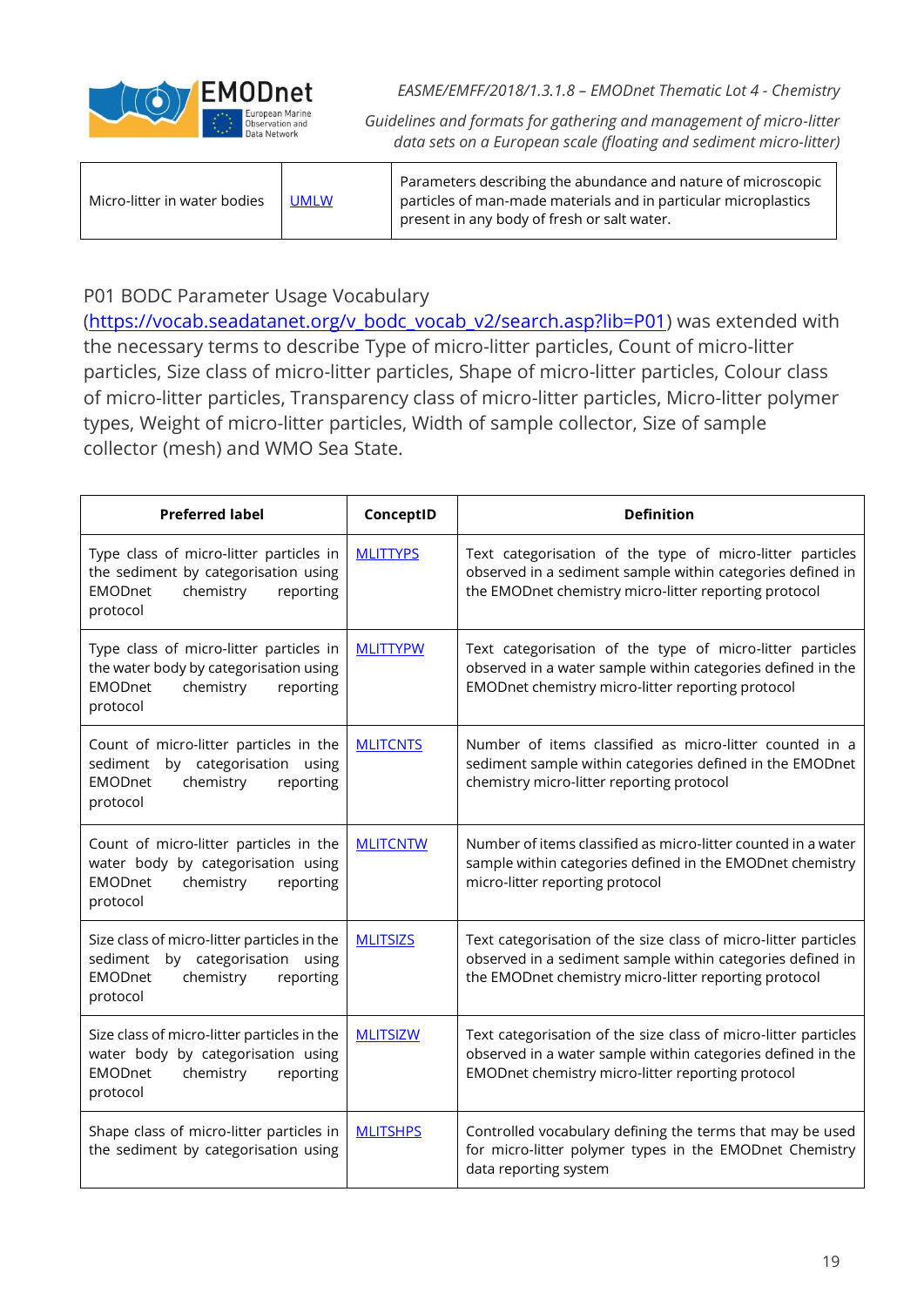

*Guidelines and formats for gathering and management of micro-litter data sets on a European scale (floating and sediment micro-litter)*

| <b>EMODnet</b><br>chemistry<br>reporting<br>protocol                                                                                                    |                 |                                                                                                                                                                                                        |
|---------------------------------------------------------------------------------------------------------------------------------------------------------|-----------------|--------------------------------------------------------------------------------------------------------------------------------------------------------------------------------------------------------|
| Shape class of micro-litter particles in<br>the water body by categorisation using<br><b>EMODnet</b><br>chemistry<br>reporting<br>protocol              | <b>MLITSHPW</b> | Text categorisation of the shape of micro-litter particles<br>observed in a water sample within categories defined in the<br>EMODnet chemistry micro-litter reporting protocol                         |
| Colour class of micro-litter particles in<br>the sediment by categorisation using<br>chemistry<br><b>EMODnet</b><br>reporting<br>protocol               | <b>MLITCOLS</b> | Text categorisation of the colour of micro-litter particles<br>observed in a sediment sample within categories defined in<br>the EMODnet chemistry micro-litter reporting protocol                     |
| Colour class of micro-litter particles in<br>the water body by categorisation using<br><b>EMODnet</b><br>chemistry<br>reporting<br>protocol             | <b>MLITCOLW</b> | Text categorisation of the colour of micro-litter particles<br>observed in a water sample within categories defined in the<br>EMODnet chemistry micro-litter reporting protocol                        |
| Transparency class of micro-litter<br>particles in the water<br>body by<br>categorisation<br><b>EMODnet</b><br>using<br>chemistry reporting protocol    | <b>MLITROPW</b> | Text categorisation qualifying the transparency of micro-<br>litter particles observed in a water sample using categories<br>defined in the EMODnet chemistry micro-litter reporting<br>protocol       |
| Transparency<br>class of micro-litter<br>particles<br>the<br>sediment<br>in<br>by<br>categorisation<br>EMODnet<br>using<br>chemistry reporting protocol | <b>MLITROPS</b> | Text categorisation qualifying the transparency of micro-<br>litter particles observed in a sediment sample using<br>categories defined in the EMODnet chemistry micro-litter<br>reporting protocol    |
| Polymer type of micro-litter particles in<br>the sediment by categorisation using<br><b>EMODnet</b><br>chemistry<br>reporting<br>protocol               | <b>MLITPOLS</b> | Text categorisation of the type of plastic polymer of micro-<br>litter particles observed in a sediment sample using<br>categories defined in the EMODnet chemistry micro-litter<br>reporting protocol |
| Polymer type of micro-litter particles in<br>the water body by categorisation using<br><b>EMODnet</b><br>chemistry<br>reporting<br>protocol             | <b>MLITPOLW</b> | Text categorisation of the type of plastic polymer of micro-<br>litter particles observed in a water sample within categories<br>defined in the EMODnet chemistry micro-litter reporting<br>protocol   |
| Dry weight of micro-litter particles<br>collected from the sediment by<br>categorisation<br><b>EMODnet</b><br>using<br>chemistry reporting protocol     | MLDWSD01        | The weight after drying of items classified as micro-litter<br>counted in a sediment sample within categories defined in<br>the EMODnet chemistry micro-litter reporting protocol                      |
| Dry weight of micro-litter particles<br>collected from the water body by<br>categorisation<br><b>EMODnet</b><br>using<br>chemistry reporting protocol   | MLDWWD01        | The weight after drying of items classified as micro-litter<br>counted in a water sample within categories defined in the<br>EMODnet chemistry micro-litter reporting protocol                         |
| Size of sample collector (mesh) {mesh<br>size}                                                                                                          | MSHSIZE1        | The average dimension of the holes in the mesh of a<br>sample collecting device such as a plankton net or a trawl.                                                                                     |
| Width of sample collector (aperture)                                                                                                                    | MTHWDTH1        | The horizontal dimension of the mouth opening of a                                                                                                                                                     |
| {mouth width}                                                                                                                                           | <b>WMOCSSXX</b> | sample collecting device such as a plankton net or a trawl.                                                                                                                                            |
| Sea state on the water body by visual<br>estimation and conversion to WMO<br>code using table 3700                                                      |                 | Visual observation using WMO code table 3700                                                                                                                                                           |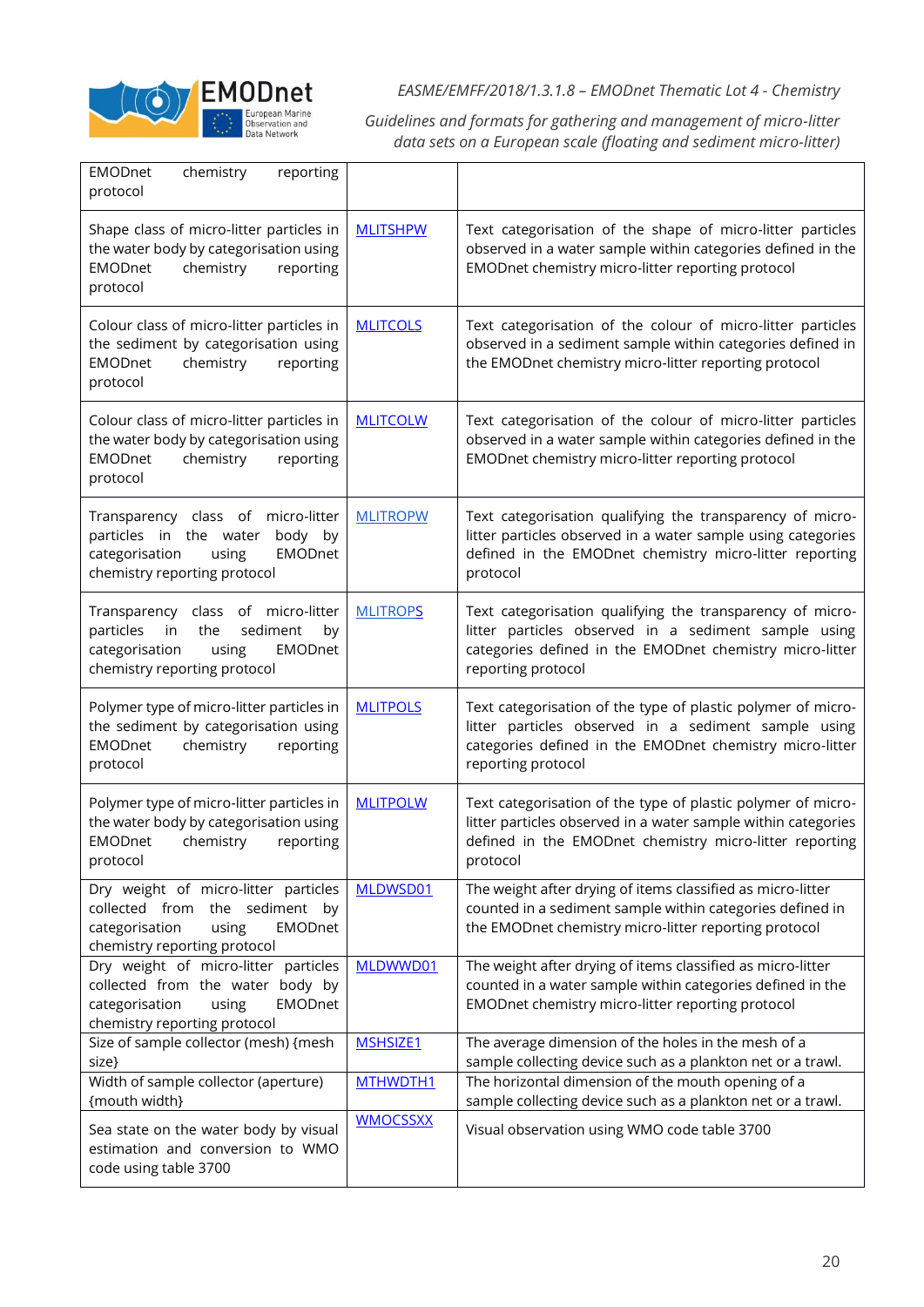

*Guidelines and formats for gathering and management of micro-litter data sets on a European scale (floating and sediment micro-litter)*

Additional vocabularies needed to describe the P01 terms were added as specified below:

| <b>Preferred label</b>                              | Concept<br>ID    | <b>Definition</b>                                                                                                                                                 |
|-----------------------------------------------------|------------------|-------------------------------------------------------------------------------------------------------------------------------------------------------------------|
| micro-litter<br><b>EMODnet</b><br>types             | H <sub>0</sub> 1 | Controlled vocabulary defining the terms that may be used for micro-litter<br>types in the EMODnet Chemistry data reporting system.                               |
| micro-litter<br><b>EMODnet</b><br>shapes            | H <sub>02</sub>  | Controlled vocabulary defining the terms that may be used for micro-litter<br>shape in the EMODnet Chemistry data reporting system.                               |
| <b>EMODnet micro-litter</b><br>size classes         | H <sub>03</sub>  | Controlled vocabulary defining the terms that may be used for micro-litter<br>size classes in the EMODnet Chemistry data reporting system.                        |
| <b>EMODnet micro-litter</b><br>colour classes       | H <sub>04</sub>  | Controlled vocabulary defining the terms that may be used for micro-litter<br>colour classes in the EMODnet Chemistry data reporting system.                      |
| <b>EMODnet micro-litter</b><br>polymer type         | H <sub>05</sub>  | Controlled vocabulary defining the terms that may be used for micro-litter<br>polymer types in the EMODnet Chemistry data reporting system.                       |
| <b>EMODnet micro-litter</b><br>transparency classes | H <sub>06</sub>  | Controlled vocabulary defining the terms that may be used for micro-litter<br>particle transparency categories in the EMODnet Chemistry data reporting<br>format. |
| World Meteorological<br>Organisation sea<br>states  | C39              | International sea state scale classifying the state of the sea (wind sea)<br>based on visual observations; also referred to as the Douglas sea state<br>scale.    |

A non-exhaustive list of terms of the above-mentioned vocabularies are presented below but please, consult the updated version through the links given above to have the newest terms.

#### **[EMODnet Micro-litter type H01:](http://vocab.nerc.ac.uk/collection/H01/current/)**

| <b>Preferred label</b>  | ConceptID | <b>Definition</b>                                                                                          |
|-------------------------|-----------|------------------------------------------------------------------------------------------------------------|
| Micro-plastic items     | H0100001  | A generic term for any kind of micro-litter item made of any kind<br>of plastic material.                  |
| Micro-plastic fragments | H0100002  | Irregularly-shaped plastic micro-litter particles with broken off<br>edges that may be rounded or angular. |
| Micro-plastic pellets   | H0100003  | Regularly-shaped plastic micro-litter particles.                                                           |
| Micro-plastic filaments | H0100004  | Slender thread-like plastic micro-litter particles.                                                        |
| Micro-plastic films     | H0100005  | Micro-litter particles derived from plastic sheets or thin plastic<br>films.                               |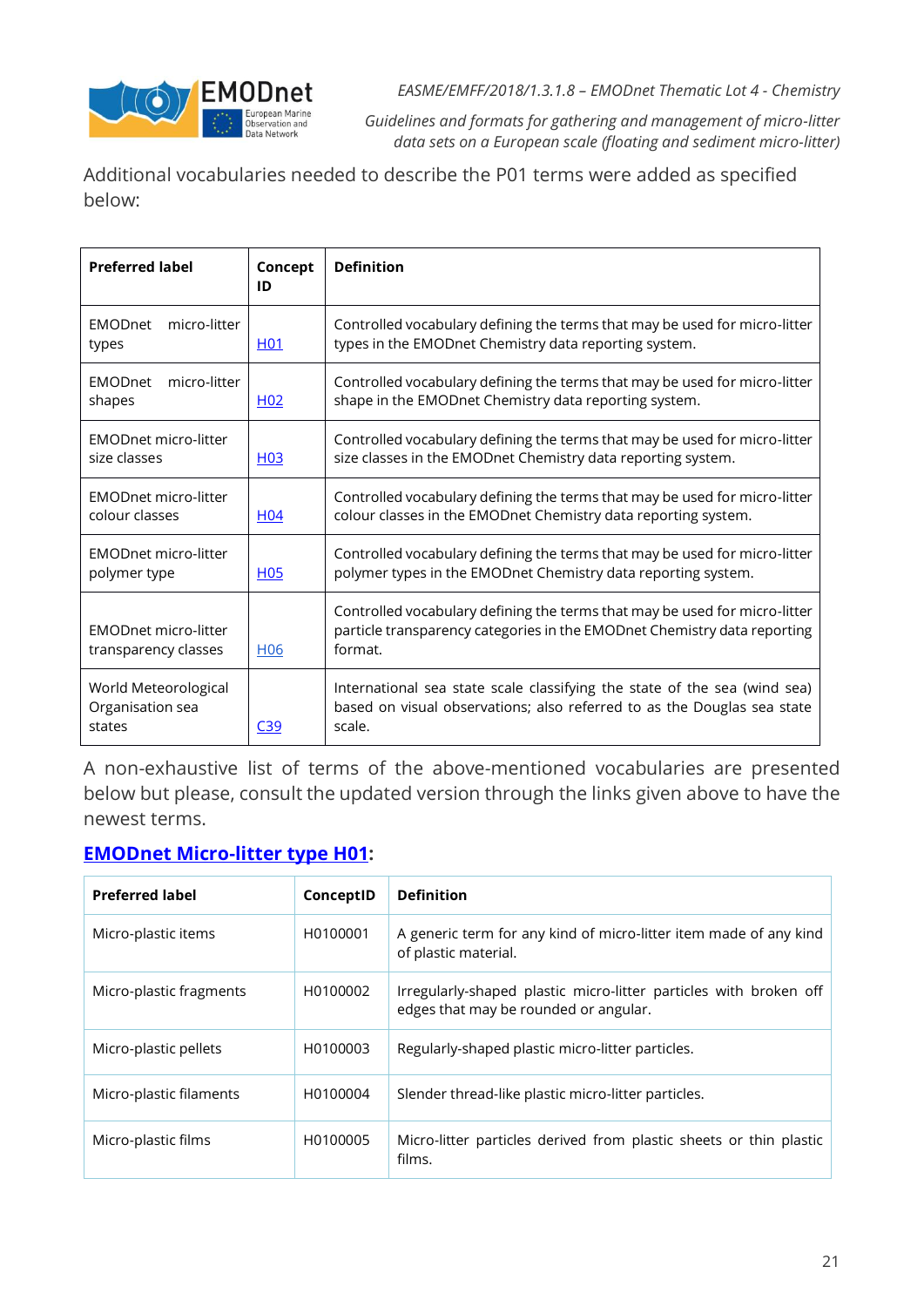

*Guidelines and formats for gathering and management of micro-litter data sets on a European scale (floating and sediment micro-litter)*

| Micro-plastic styrofoam                                           | H0100006 | Micro-litter particles of styrofoam.                                                                            |
|-------------------------------------------------------------------|----------|-----------------------------------------------------------------------------------------------------------------|
| non-plastic man-made micro-<br>particles (e.g. glass, metal, tar) | H0100007 | A generic term for any kind of micro-litter item that is not made of<br>plastic.                                |
| non-plastic filaments (natural<br>fibres, rubber)                 | H0100008 | Filaments of non-plastic material such as natural fibres or rubber<br>that are present in micro-litter samples. |

### **[EMODnet Micro-litter shape H02:](http://vocab.nerc.ac.uk/collection/H02/current/)**

| <b>Preferred label</b> | ConceptID | <b>Definition</b>                                                                              |
|------------------------|-----------|------------------------------------------------------------------------------------------------|
| rounded                | H0200001  | Micro-litter particles with rounded off edges (e.g. by erosion).                               |
| subrounded             | H0200002  | Micro-litter particles with partly rounded off edges.                                          |
| subangular             | H0200003  | Micro-litter particles with smooth angle edges.                                                |
| angular                | H0200004  | Micro-litter particles with sharp angle edges.                                                 |
| flat                   | H0200005  | Micro-litter particles with a broad level or regular surface that is wider<br>than it is high. |
| cylindrical            | H0200006  | Micro-litter particles with a regular cylinder-like shape.                                     |
| discoid                | H0200007  | Micro-litter particles with a regular disc-like shape.                                         |
| ovoid                  | H0200008  | Micro-litter particles with a regular oval-like shape.                                         |
| spheroid               | H0200009  | Micro-litter particles with a regular sphere-like shape.                                       |
| Other/unclassifi<br>ed | H0200010  | Micro-litter particles with an undertermined or unclassified shape.                            |

### **[EMODnet Micro-litter size-class H03:](http://vocab.nerc.ac.uk/collection/H03/current/)**

| <b>Preferred label</b> | ConceptID | <b>Definition</b>                                                                                                   |
|------------------------|-----------|---------------------------------------------------------------------------------------------------------------------|
| less than 20 microns   | H0300001  | Micro-litter particles that pass through a 20-micrometre mesh screen.                                               |
| 20 to 200 microns      | H0300002  | Micro-litter particles that pass through a 200-micrometre mesh screen<br>but are retained by a 20-micrometre mesh.  |
| less than 200 microns  | H0300003  | Micro-litter particles that pass through a 200-micrometre mesh screen.                                              |
| 200 to 300 microns     | H0300004  | Micro-litter particles that pass through a 300-micrometre mesh screen<br>but are retained by a 200-micrometre mesh. |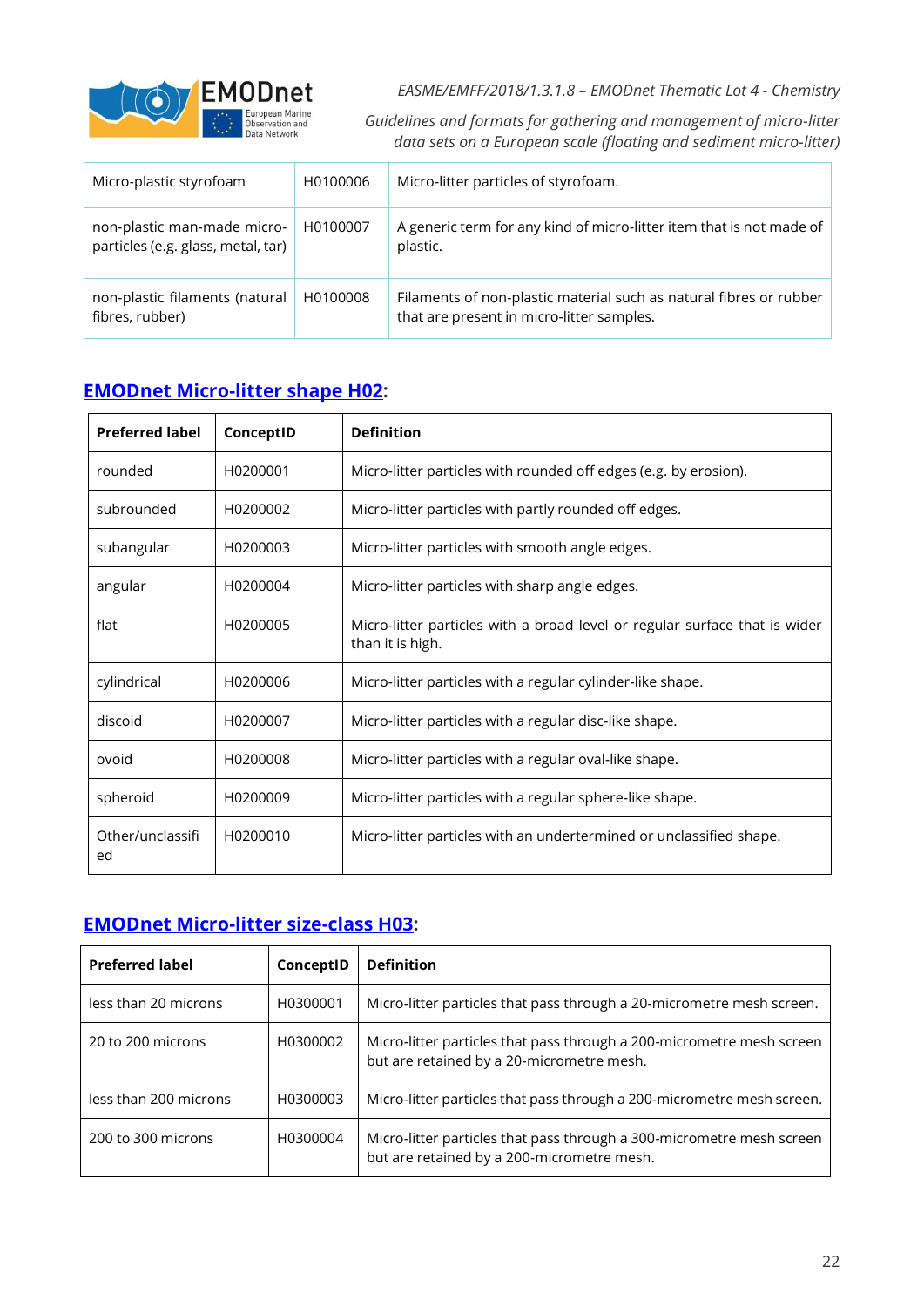

*Guidelines and formats for gathering and management of micro-litter data sets on a European scale (floating and sediment micro-litter)*

| 300<br>microns<br>to<br>millimetre       | H0300005 | Micro-litter particles that pass through a 1-millimetre mesh screen but<br>are retained by a 300-micrometre mesh.                                                                                         |
|------------------------------------------|----------|-----------------------------------------------------------------------------------------------------------------------------------------------------------------------------------------------------------|
| 1 to 2 millimetres                       | H0300006 | Micro-litter particles that pass through a 2-millimetre mesh screen but<br>are retained by a 1-millimetre mesh (e.g. Manta net mesh size).                                                                |
| 2 to 5 millimetres                       | H0300007 | Micro-litter particles that pass through a 5-millimetre mesh screen but<br>are retained by a 2-millimetre mesh.                                                                                           |
| 1 to 5 millimetres                       | H0300008 | Micro-litter particles that pass through a 5-millimetre mesh screen but<br>are retained by a 1-millimetre mesh (e.g. Manta net mesh size); the size<br>of the particles makes visual inspection possible. |
| 5 to 25 millimetres                      | H0300009 | Particles greater than the micro-litter upper size range of 5 millimetre<br>and up to 25 millimetres that are counted alongside micro-litter<br>particles.                                                |
| 300<br>microns<br>5<br>to<br>millimetres | H0300010 | Micro-litter particles that pass through a 5-millimetre mesh screen but<br>are retained by a 300-micrometre mesh.                                                                                         |
| 100 to 500 microns                       | H0300011 | Micro-litter particles that pass through a 500-micrometre mesh screen<br>but are retained by a 100-micrometre mesh.                                                                                       |

### **[EMODnet Micro-litter colour-class H04:](http://vocab.nerc.ac.uk/collection/H04/current/)**

| <b>Preferred label</b> | ConceptID | <b>Definition</b>                                              |  |
|------------------------|-----------|----------------------------------------------------------------|--|
| <b>BLACK/GREY</b>      | H0400001  | Color class BLACK/GREY for describing micro-litter items.      |  |
| <b>BLUE/GREEN</b>      | H0400002  | Color class BLUE/GREEN for describing micro-litter items.      |  |
| <b>BROWN/TAN</b>       | H0400003  | Color class BROWN/TAN for describing micro-litter items.       |  |
| <b>WHITE/CREAM</b>     | H0400004  | Color class WHITE/CREAM for describing micro-litter items.     |  |
| YELLOW                 | H0400005  | Color class YELLOW for describing micro-litter items.          |  |
| ORANGE/PINK/RED        | H0400006  | Color class ORANGE/PINK/RED for describing micro-litter items. |  |
| <b>COLOURLESS</b>      | H0400009  | Color class COLOURLESS for describing micro-litter items.      |  |
| <b>MULTICOLOUR</b>     | H0400008  | Color class MULTICOLOUR for describing micro-litter items.     |  |

#### **[EMODnet Micro-litter transparency-class H06:](http://vocab.nerc.ac.uk/collection/H06/current/)**

| <b>Preferred label</b> | ConceptID | <b>Definition</b>                                                                                 |
|------------------------|-----------|---------------------------------------------------------------------------------------------------|
| opague                 | H06AA002  | Term that qualifies micro-litter particles that do not allow the light to<br>travel through them. |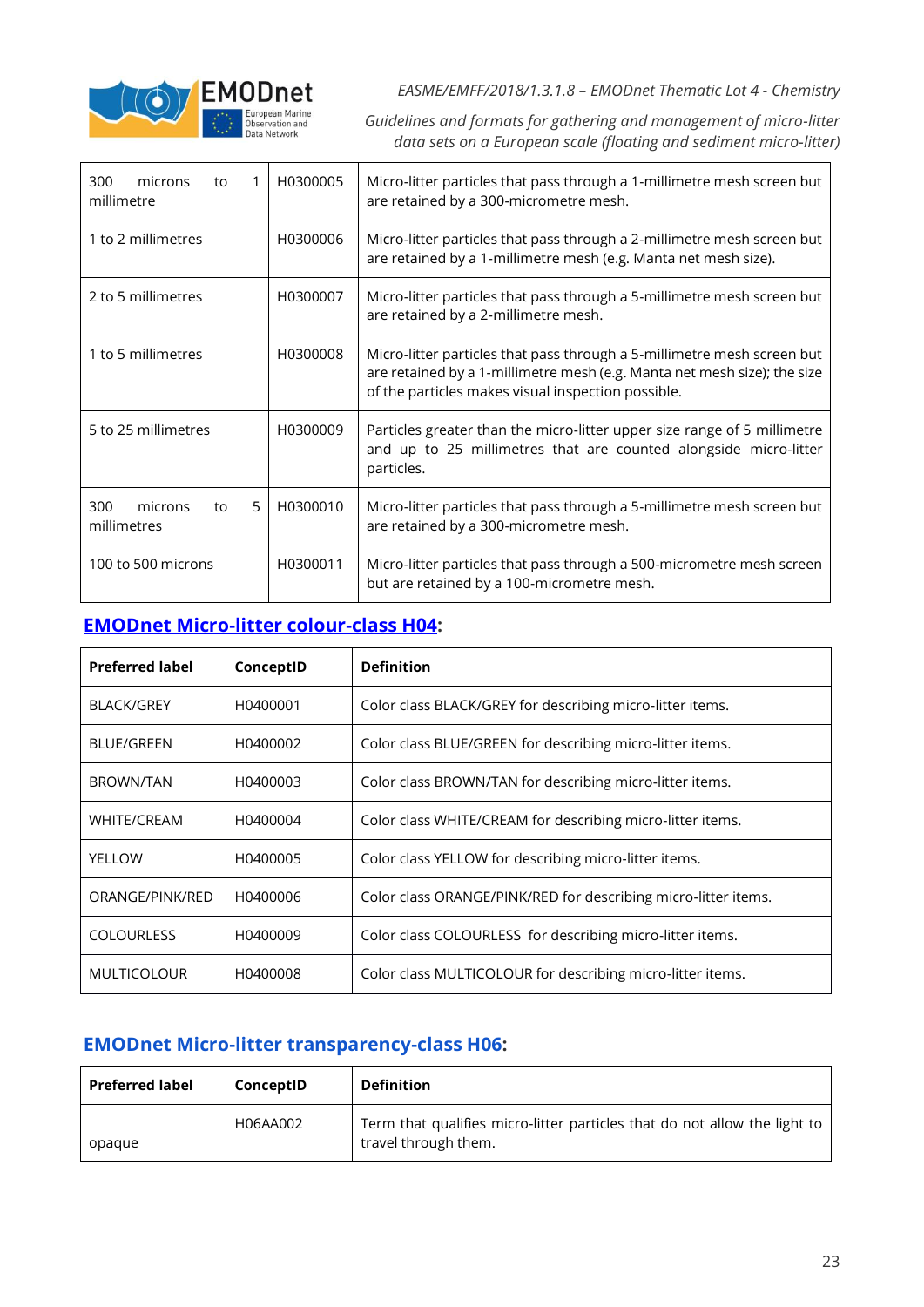

*Guidelines and formats for gathering and management of micro-litter data sets on a European scale (floating and sediment micro-litter)*

| transparent/translu | H06AA001 | Term that qualifies micro-litter particles that allow light to travel through<br>them either almost unaltered (transparent) or with some diffraction |
|---------------------|----------|------------------------------------------------------------------------------------------------------------------------------------------------------|
| cent                |          | (translucent, translucid or semitransparent).                                                                                                        |

### **[EMODnet Micro-litter polymer types H05:](http://vocab.nerc.ac.uk/collection/H05/current/)**

| <b>Preferred label</b>     | ConceptID | <b>Definition</b> |
|----------------------------|-----------|-------------------|
| polyethylene               | H0500001  | not available     |
| polypropylene              | H0500002  | not available     |
| polystyrene                | H0500003  | not available     |
| polyamide (nylon)          | H0500004  | not available     |
| polyester                  | H0500005  | not available     |
| acrylic                    | H0500006  | not available     |
| polyoxymethylene           | H0500007  | not available     |
| polyvinyl alcohol          | H0500008  | not available     |
| polyvinylchloride          | H0500009  | not available     |
| polymethylacrylate         | H0500010  | not available     |
| polyethylene terephthalate | H0500011  | not available     |
| alkyd                      | H0500012  | not available     |
| polyurethane               | H0500013  | not available     |

### **[C39 Vocabulary: World Meteorological Organisation sea states](http://vocab.nerc.ac.uk/collection/C39/current/)**

| ConceptID | <b>Preferred label</b> | <b>Definition</b>                                                                                                 |
|-----------|------------------------|-------------------------------------------------------------------------------------------------------------------|
| 0         | calm (glassy)          | The surface of the water body is absolutely flat corresponding to a<br>significant wave height of zero            |
|           | calm (rippled)         | The surface of the water body has undulations corresponding to a<br>significant wave height of 0 - 0.10 metres    |
|           | smooth                 | The surface of the water body has undulations corresponding to a<br>significant wave height of 0.10 - 0.50 metres |
| 3         | slight                 | The surface of the water body has undulations corresponding to a<br>significant wave height of 0.50 - 1.25 metres |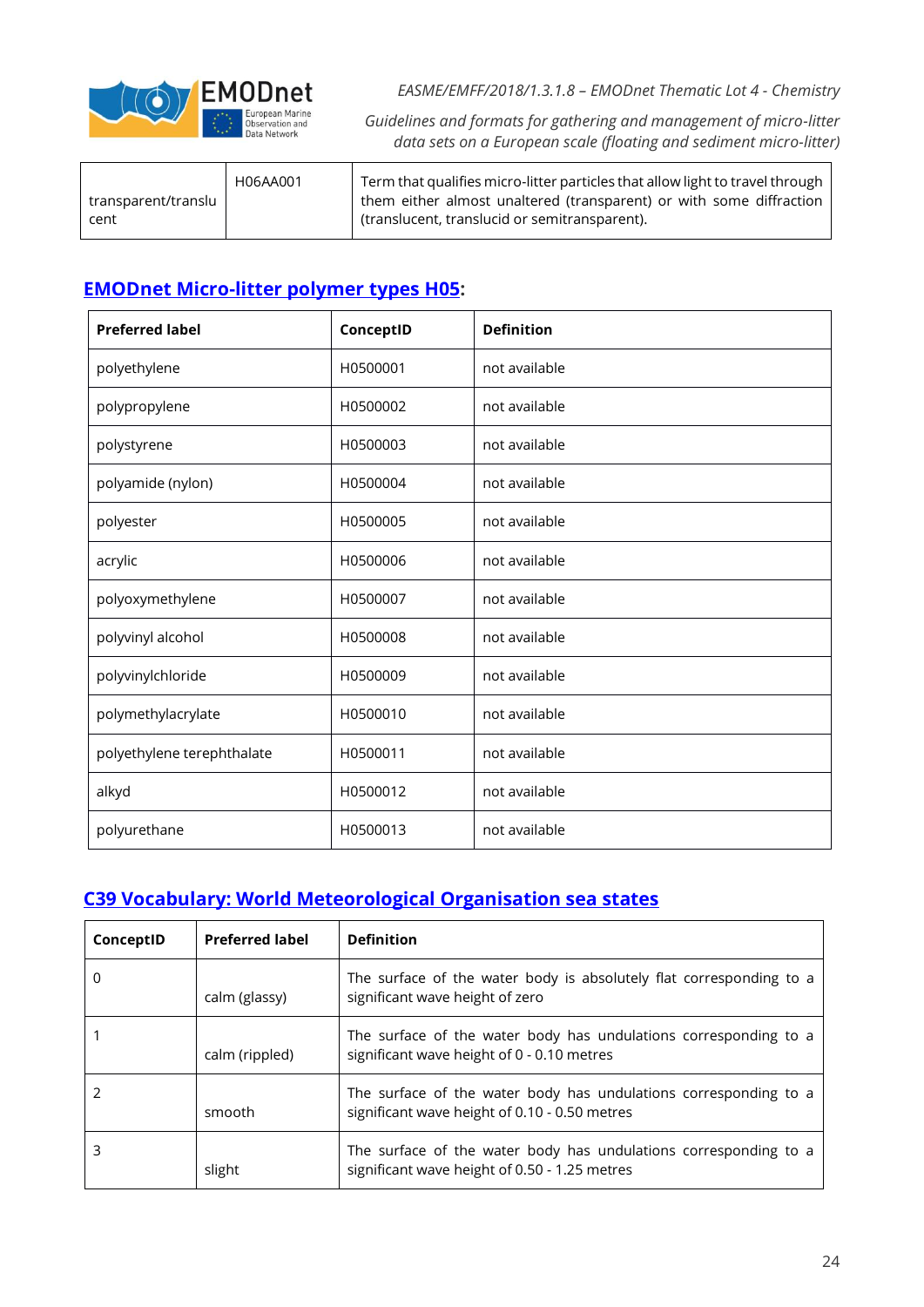

*Guidelines and formats for gathering and management of micro-litter data sets on a European scale (floating and sediment micro-litter)*

| 4 | moderate   | The surface of the water body has undulations corresponding to a<br>significant wave height of 1.25 - 2.50 metres     |
|---|------------|-----------------------------------------------------------------------------------------------------------------------|
|   | rough      | The surface of the water body has undulations corresponding to a<br>significant wave height of 2.50 - 4.00 metres     |
| 6 | very rough | The surface of the water body has undulations corresponding to a<br>significant wave height of 4.00 - 6.00 metres     |
|   | high       | The surface of the water body has undulations corresponding to a<br>significant wave height of 6.00 - 9.00 metres     |
| 8 | very high  | The surface of the water body has undulations corresponding to a<br>significant wave height of 9.00 - 14.00 metres    |
| 9 | phenomenal | The surface of the water body has undulations corresponding to a<br>significant wave height in excess of 14.00 metres |

The information related to the instrument is coded using the vocabulary LO5 in the CDI and the more specific  $L22$  in the ODV. Some examples of the terms are presented below but please, consult the updated version through the links given above to have the newest and suitable terms.

#### **[L05 vocabulary: SeaDataNet device categories](http://vocab.nerc.ac.uk/collection/L05/current/)**

| <b>Preferred label</b> | ConceptID | <b>Definition</b>                                                                                                                                                                                             |
|------------------------|-----------|---------------------------------------------------------------------------------------------------------------------------------------------------------------------------------------------------------------|
| Neuston net            | 69        | A fine-meshed net designed to collect samples living within a few<br>centimetres of the sea surface. Samples microzooplankton,<br>mesozooplankton, nekton and microplastics                                   |
| Plankton nets          | 22        | A fine-meshed net designed to collect small size organisms,<br>aggregates, or litter in the water column including for example<br>microzooplankton, mesozooplankton, nekton, microplastic or<br>other litter. |
| Sieves and filters     | 84        | Devices that separate solid particles larger than a particular size<br>from a sample collected by another device that is a suspension of<br>solid particles in a liquid or gas.                               |
| Sediment grabs         | 50        | A device that collects a sample of surface sediment including<br>manually deployed equipment like a shovel or bucket.                                                                                         |

### **[L22 vocabulary: SeaVox Device Catalogue](http://vocab.nerc.ac.uk/collection/L22/current/)**

| <b>Definition</b><br>ConceptID<br><b>Preferred label</b> |  |  |
|----------------------------------------------------------|--|--|
|----------------------------------------------------------|--|--|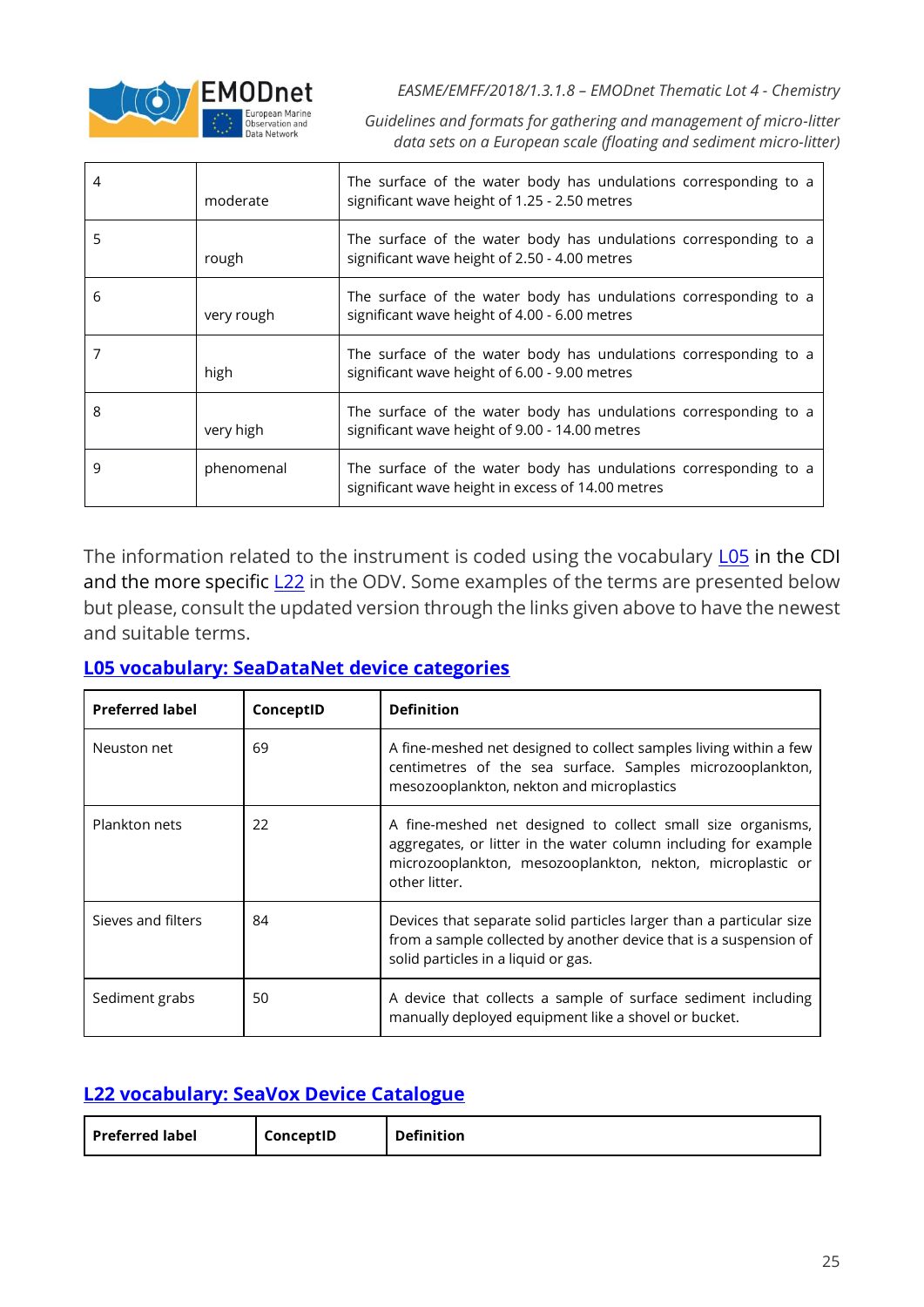

*Guidelines and formats for gathering and management of micro-litter data sets on a European scale (floating and sediment micro-litter)*

| Bongo net                                                                                                                              | <b>NETT0176</b> | A generic term for a plankton net designed with double circular<br>(ring, hoop or drum) mouth pieces; with further specifications<br>either unknown or described elsewhere in the supporting<br>metadata.                                                                                                                                                                                                                                                                                                                                                                                                                                                                                                                                                                                                                    |
|----------------------------------------------------------------------------------------------------------------------------------------|-----------------|------------------------------------------------------------------------------------------------------------------------------------------------------------------------------------------------------------------------------------------------------------------------------------------------------------------------------------------------------------------------------------------------------------------------------------------------------------------------------------------------------------------------------------------------------------------------------------------------------------------------------------------------------------------------------------------------------------------------------------------------------------------------------------------------------------------------------|
| Manta net                                                                                                                              | <b>NETT0177</b> | A generic term for a net system designed for sampling the<br>surface of the ocean. Based on the original design by Brown and<br>Cheng 1981, it has a single rectangular mouth piece and a pair of<br>wings that ride the sea surface; further specifications are either<br>unknown or described elsewhere in the supporting metadata.                                                                                                                                                                                                                                                                                                                                                                                                                                                                                        |
| OceanPack<br>SubCtech<br>RACE 5th generation<br>combined<br>{FerryBox}<br>pCO <sub>2</sub><br>analyser<br>and<br>microplastics sampler | <b>TOOL1377</b> | A flow-through system packaged into a mobile manifold that was<br>designed for underway monitoring on sailing yachts involved in<br>the Volvo Ocean Race 2017-18. Each unit was fitted with a<br>dedicated LI-COR LI-840x pCO2 analyser and a microplastics<br>sampler built by MOLDAENKE and SubCtech. The overall unit<br>featured a data logger, de-bubbler and water supply and was<br>capable of integrating auxiliary sensors (e.g. thermosalinograph,<br>fluorometry etc.). The pCO2 analyser measures CO2 and H2O<br>using a silicone flat membrane equilibrator and non-dispersive<br>infrared detection (dual wavelength). Samples for microplastics<br>were captured using stainless steel filter cakes. Overall accuracy<br>of the pCO2 analyser is < 1% with a resolution of 0.01 ppm CO2<br>and 0.001 ppt H2O. |
| Van Veen grab                                                                                                                          | <b>TOOL0653</b> | A simple clam-shell sediment grab penetrating approximately<br>20cm with a typical sampling area of 0.1m2 (but grab sizes can<br>vary). On descent two levers with buckets at their ends are<br>spread like open scissors that unlock on hitting the seabed. When<br>pulled upwards the two buckets close and grab a sample. This is<br>subject to more disturbance than by Craib or box corers.                                                                                                                                                                                                                                                                                                                                                                                                                             |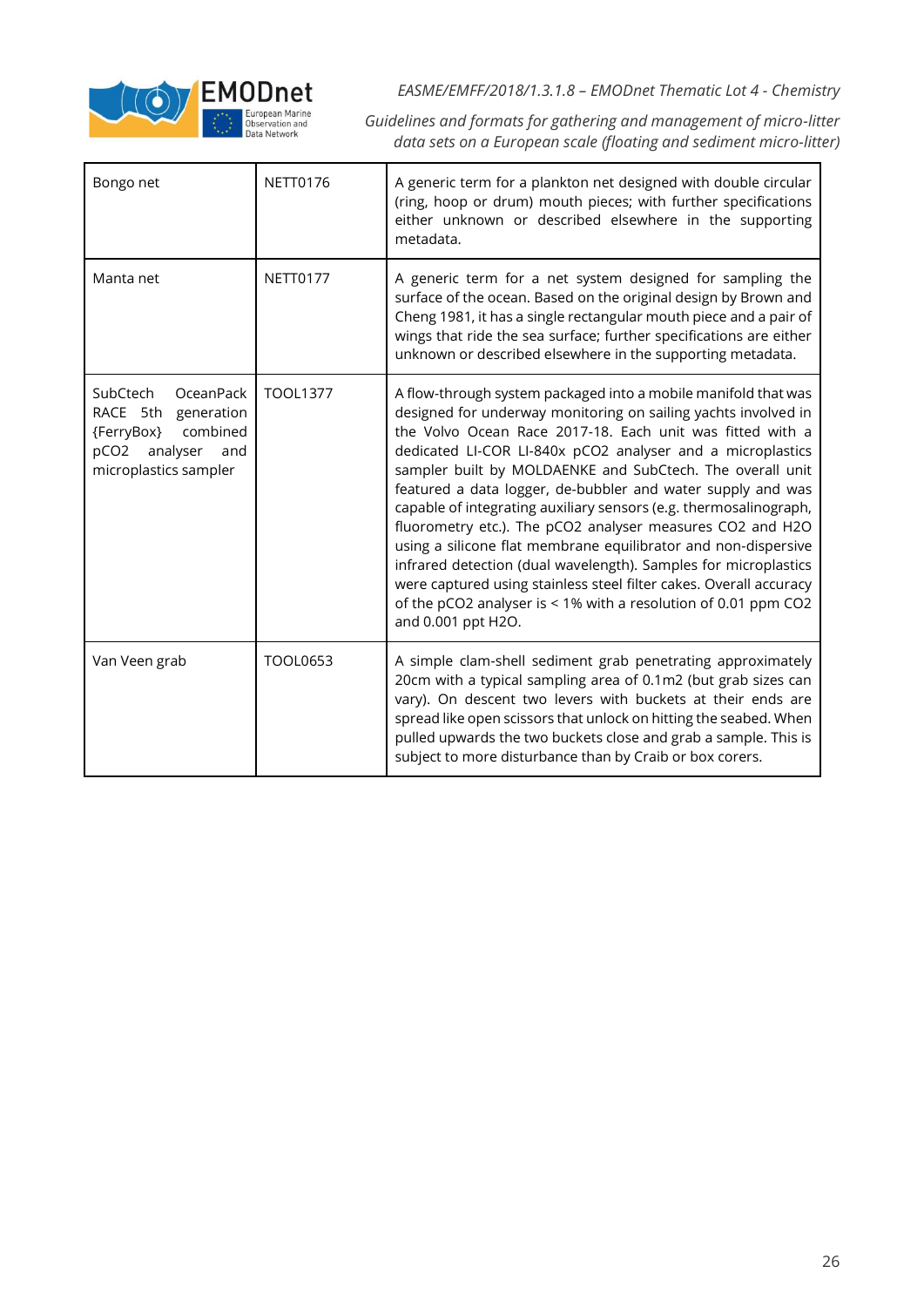

*Guidelines and formats for gathering and management of micro-litter data sets on a European scale (floating and sediment micro-litter)*

### **References**

- Arthur, C., Baker, J. & Bamford, H. (2009). In Proceedings of the International Research Workshop on the Occurrence, Effects and Fate of Microplastic Marine Debris, NOAA Technical Memorandum NOS-OR & R-30.NOAA (p. 530). Silver Spring, September 9–11, 2008.
- European Commission (2008). Directive 2008/56/EC of the European Parliament and of the Council of 17 June 2008 establishing a framework for community action in the field of marine environmental policy (Marine Strategy Framework Directive). Off. J. Eur. Union 164, 19–40. Available at: http://data.europa.eu/eli/dir/2008/56/2017-06-07.
- European Commission (2017). Commission Decision (EU) 2017/ 848 of 17 May 2017 - laying down criteria and methodological standards on good environmental status of marine waters and specifications and standardised methods for monitoring and assessment. Off. J. Eur. Union (OJ L). Available at: [http://data.europa.eu/eli/dec/2017/848/oj.](http://data.europa.eu/eli/dec/2017/848/oj)
- Frias et al.(2018). Standardised protocol for monitoring microplastics in sediments. JPI-Oceans BASEMAN project. <https://doi.org/10.13140/RG.2.2.36256.89601/1>
- Galgani, F., Giorgetti, A., Vinci, M., Le Moigne, M., Moncoiffe, G., Brosich, A., Molina, E., Lipizer, M., Holdsworth, N., Schlitzer, R., Hanke, G., Schaap, D. and Addamo. A. (2019) Proposal for gathering and managing data sets on marine micro-litter on a European scale[.http://dx.doi.org/10.25607/OBP-495.](http://dx.doi.org/10.25607/OBP-495)
- GESAMP (2016). Sources, Fate and Effects of Microplastics in the Marine Environment. Available at: http://www.gesamp.org/publications/microplastics-inthe-marine-environment-part-2.
- GESAMP (2019). Guidelines for the monitoring and assessment of plastic litter in the ocean. Available at: http://www.gesamp.org/publications/guidelines-for-themonitoring-and-assessment-of-plastic-litter-in-the-ocean.
- Hanke G., Galgani F., Werner S., Oosteban L., Nilsson P., Fleet D., et al. (2013). Guidance on Monitoring of Marine Litter in European Seas. doi:10.2788/99475.
- ICES (2018). ICES WGML REPORT 2018 HUMAN ACTIVITIES, PRESSURES AND IMPACTS STEERING GROUP Interim Report of the Working Group on Marine Litter (WGML) International Council for the Exploration of the Sea Conseil International pour l'Exploration de la Mer. Available at: [www.ices.dk.](http://www.ices.dk/)
- Maes T., Van der Meulen M.D., Devriese LI., Leslie H.A., Huvet A., Frère L., Robbens J., Vethaak A.D. (2017) Microplastics Baseline Surveys at the Water Surface and in Sediments of the North-East Atlantic. Front. Mar. Sci. 4:135 <https://doi.org/10.3389/fmars.2017.00135>